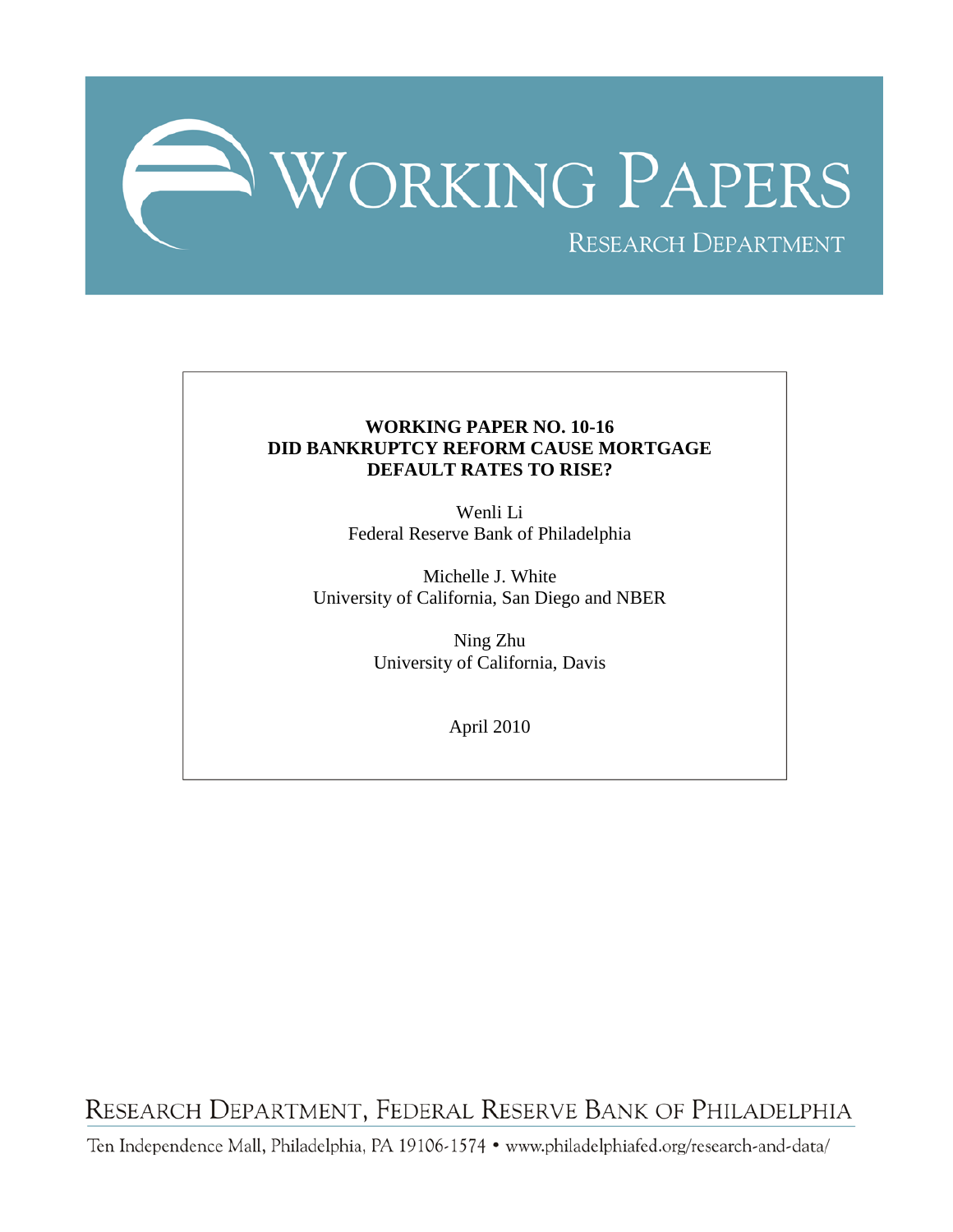# **Did Bankruptcy Reform Cause Mortgage Default Rates to Rise?[\\*](#page-1-0)**

Wenli Li Federal Reserve Bank of Philadelphia

Michelle J. White University of California, San Diego and NBER

and

Ning Zhu University of California, Davis

JEL categories: K35, G21, G01, R21

Original draft: September 2009 Current draft: April 2010

<span id="page-1-0"></span><sup>\*</sup> We are grateful to Mark Watson at the Kansas City Fed for his invaluable support on the LPS mortgage data, to Susheela Patwari for her very capable research assistance, and to Nick Souleles, Gordon Dahl, Ronel Elul, Richard Green, Joseph Doherty, Ed Morrison and Roger Gordon for their extremely helpful comments. We also benefitted from the comments of participants at various conferences where we presented earlier drafts. The views expressed here are the authors' and do not represent those of the Federal Reserve Bank of Philadelphia or the Federal Reserve System. This paper is available free of charge at www.philadephiafed.org/research-and-data/publications/working-papers/.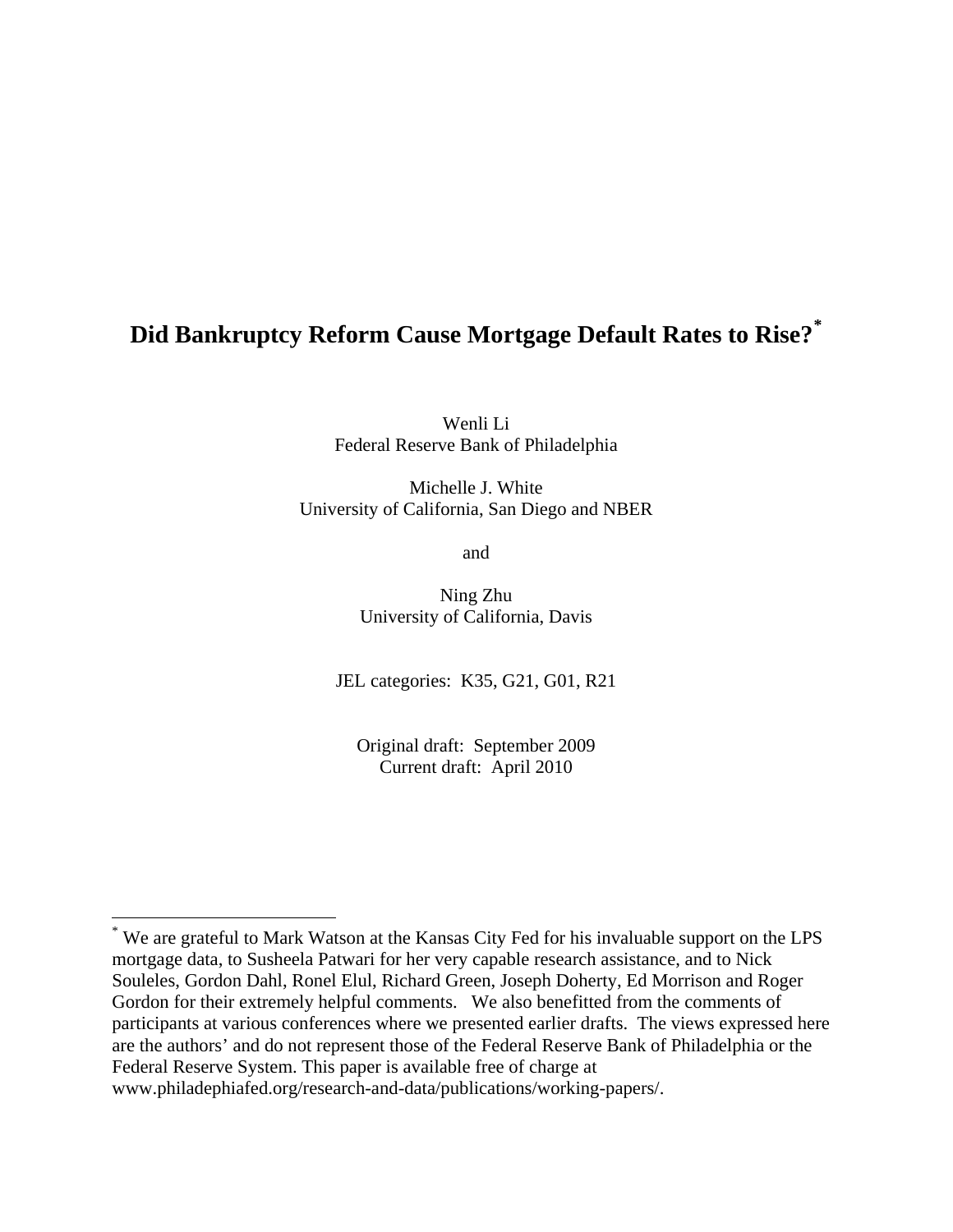#### **Abstract**

This paper argues that the U.S. bankruptcy reform of 2005 played an important role in the mortgage crisis and the current recession. When debtors file for bankruptcy, credit card debt and other types of debt are discharged — thus loosening debtors' budget constraints. Homeowners in financial distress can therefore use bankruptcy to avoid losing their homes, since filing allows them to shift funds from paying other debts to paying their mortgages. But a major reform of U.S. bankruptcy law in 2005 raised the cost of filing and reduced the amount of debt that is discharged. We argue that an unintended consequence of the reform was to cause mortgage default rates to rise.

Using a large dataset of individual mortgages, we estimate a hazard model to test whether the 2005 bankruptcy reform caused mortgage default rates to rise. Our major result is that prime and subprime mortgage default rates rose by 14% and 16%, respectively, after bankruptcy reform. We also use difference-in-difference to examine the effects of three provisions of bankruptcy reform that particularly harmed homeowners with high incomes and/or high assets and find that the default rates of affected homeowners rose even more. Overall, we calculate that bankruptcy reform caused the number of mortgage defaults to increase by around 200,000 per year even before the start of the financial crisis, suggesting that the reform increased the severity of the crisis when it came.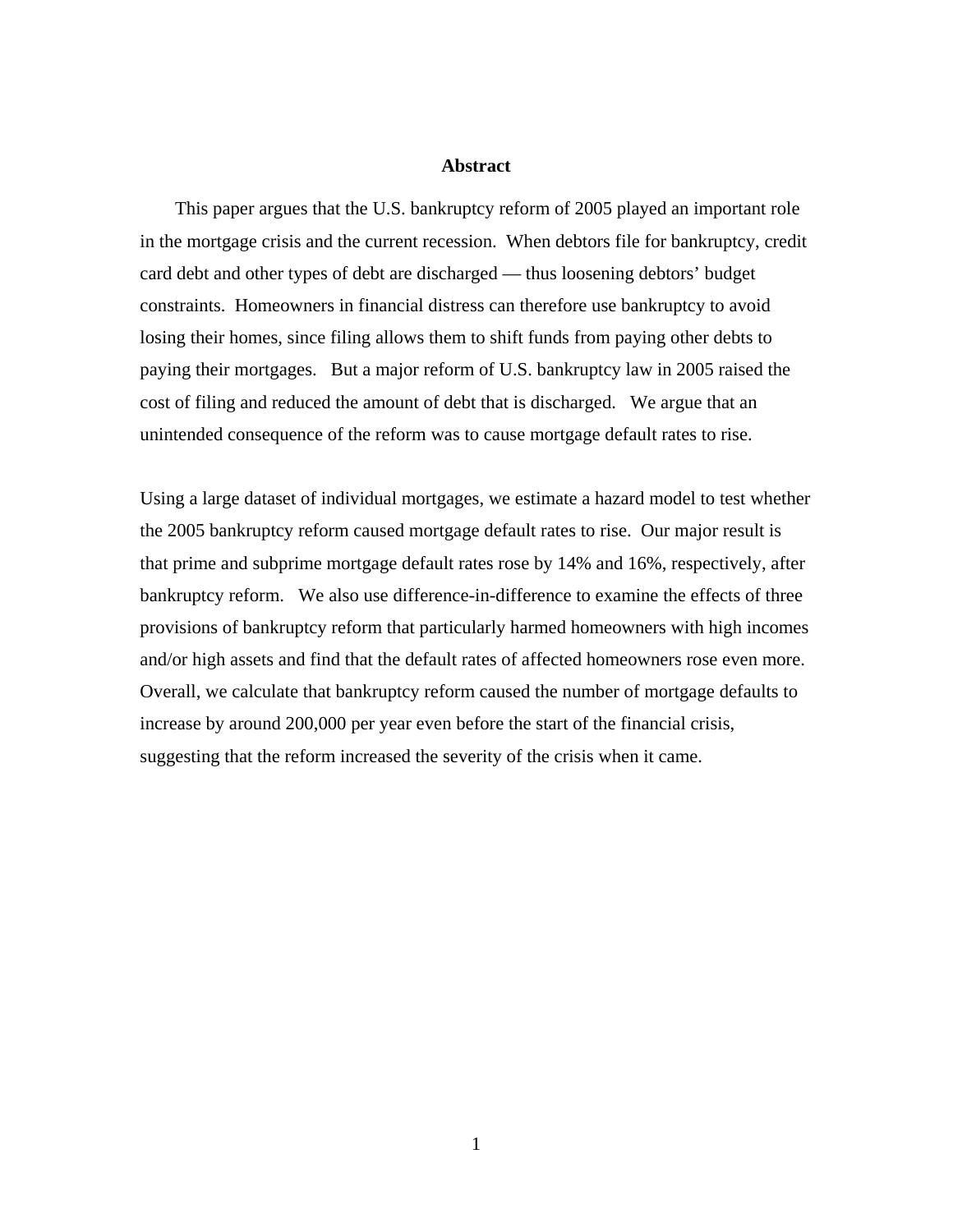#### **Introduction**

 The financial crisis and the recession of 2008-09 were triggered by the bursting of the housing bubble and the subprime mortgage crisis that began in late 2006/early 2007. But we argue in this paper that U.S. personal bankruptcy law also played an important role. Because credit card debts and other types of unsecured debt are discharged in bankruptcy, filing for bankruptcy loosens homeowners' budget constraints and allows them to shift funds from paying other debts to paying their mortgages. Bankruptcy thus gives financially distressed homeowners a way to avoid losing their homes when their debts exceed their ability to pay. The availability of debt relief in bankruptcy was widely known; the costs of filing were low; and there was little stigma attached to filing. Even debtors with high incomes and high assets could take advantage of bankruptcy. But a major reform of U.S. bankruptcy law in 2005 raised the cost of filing and reduced the amount of debt discharged. It, therefore, caused bankruptcy filings to fall sharply. In this paper, we argue that an unintended consequence of bankruptcy reform was to increase the number of mortgage defaults by closing off a popular procedure that previously helped many financially distressed homeowners to pay their mortgages. The reform, therefore, contributed to the severity of the mortgage crisis by pushing up default rates even before the crisis began.

 We use a large dataset of individual mortgages to test whether the 2005 bankruptcy reform caused mortgage defaults to rise. We find that mortgage defaults rose by around 15% after the reform went into effect and that the default rates of homeowners with high incomes or high assets — who were particularly negatively affected by bankruptcy reform — rose even more. We estimate that the 2005 bankruptcy reform caused about 200,000 additional mortgage defaults to occur each year, thus adding to the severity of the mortgage crisis when it came.

 Bernstein (2008) and Morgan, Iverson and Botsch (2008) first suggested that the 2005 bankruptcy reform caused mortgage defaults to rise. Bernstein did not provide any empirical tests. Morgan et al. hypothesized that bankruptcy reform caused default rates to rise by more in states with high homestead exemptions because homeowners in these states gained the most from filing for bankruptcy prior to the reform. They tested this

2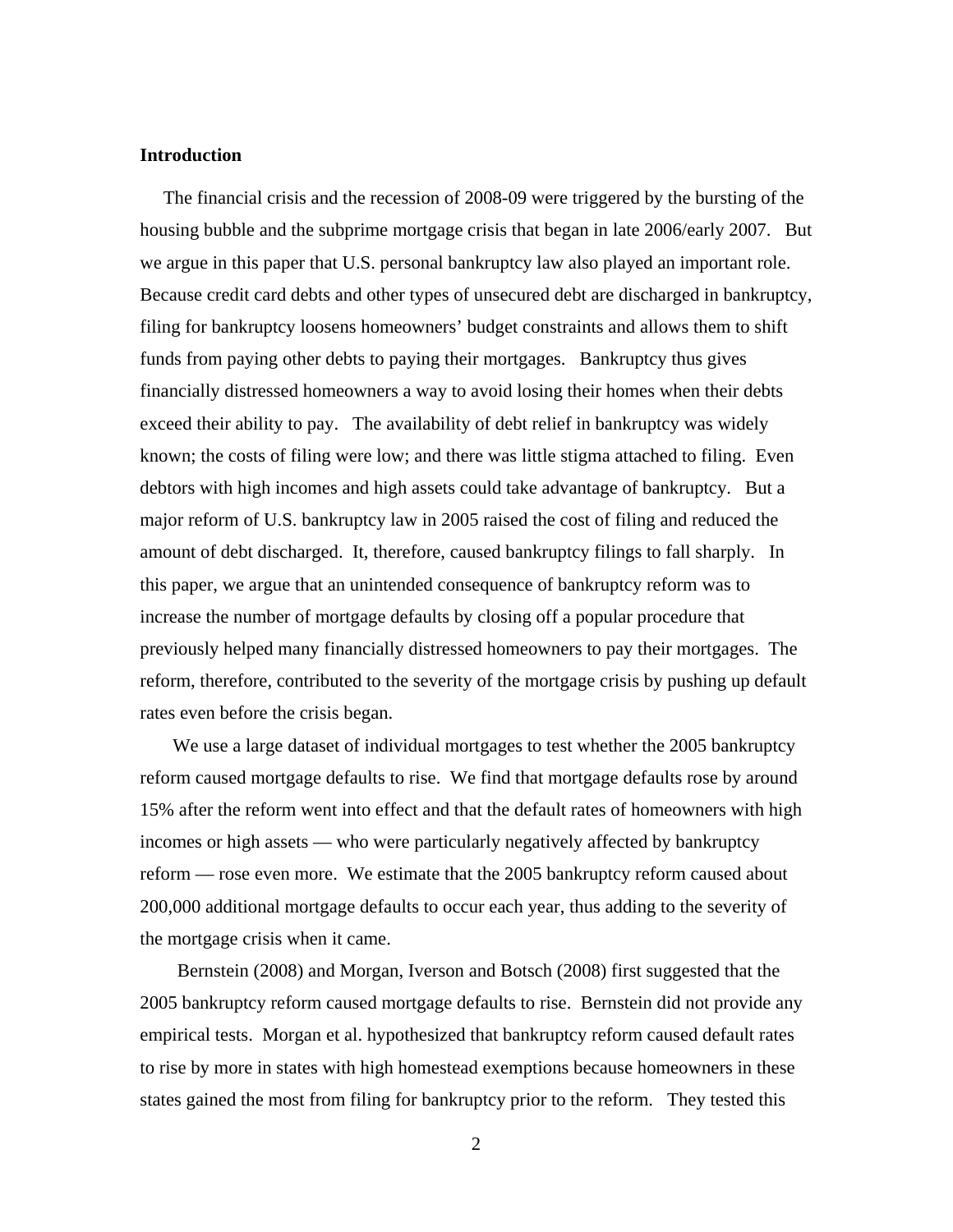hypothesis by examining whether foreclosure rates rose more in states with higher homestead exemptions. But the 2005 bankruptcy reform did not, in fact, change homestead exemptions in bankruptcy, except by imposing a cap of \$125,000 on the exemption that affected very few homeowners. As a result, their test is not very precise and they, in fact, did not find very strong support for their hypothesis.<sup>[1](#page-4-0)</sup> Also because Morgan et al. used aggregate state-quarter data covering a long period of time, they could not distinguish between the effects of bankruptcy reform versus the effect of the mortgage crisis on default rates. In contrast, we examine the relationship between bankruptcy reform and mortgage default using a large sample of individual mortgages and a short period of time that ends before the start of the mortgage crisis. Our data also allow us to examine how particular provisions of the reform affected default rates of high-income and high-asset homeowners.

 Our paper also relates to the recent literature explaining mortgage default using data on individual mortgages, including Keys, Mukherjee, Seru and Vig (2008); Gerardi, Shapiro, and Willen (2007); Mayer, Pence, and Sherlund (2008); Demyanyk and van Hemert (2008); Rajan, Seru, and Vig (2009); Elul (2009); and Jiang, Nelson, and Vytlacil (2009). We add to this literature by showing that bankruptcy law is another important factor explaining mortgage default.

 The paper proceeds as follows. We start by discussing how U.S. bankruptcy law treats mortgage debt and how the 2005 bankruptcy reform affected homeowners' incentives to default on their mortgages. We then describe our dataset, our empirical model, and the results. In the last section, we estimate how many additional mortgage defaults occurred as a result of the bankruptcy reform.

#### **Homeowners and Bankruptcy Before and After the 2005 Bankruptcy Reform**

 U.S. bankruptcy law provides two separate personal bankruptcy procedures — Chapter 7 and Chapter 13 — and both are relevant to homeowners in financial distress.

<span id="page-4-0"></span><sup>&</sup>lt;sup>1</sup> Morgan et al (2008) tested whether foreclosure rates rose by more after bankruptcy reform in states with higher or unlimited homestead exemptions, using a separate dataset for prime and subprime mortgage foreclosures. They found a positive and significant relationship only for subprime mortgages in states with higher, but not unlimited, homestead exemptions.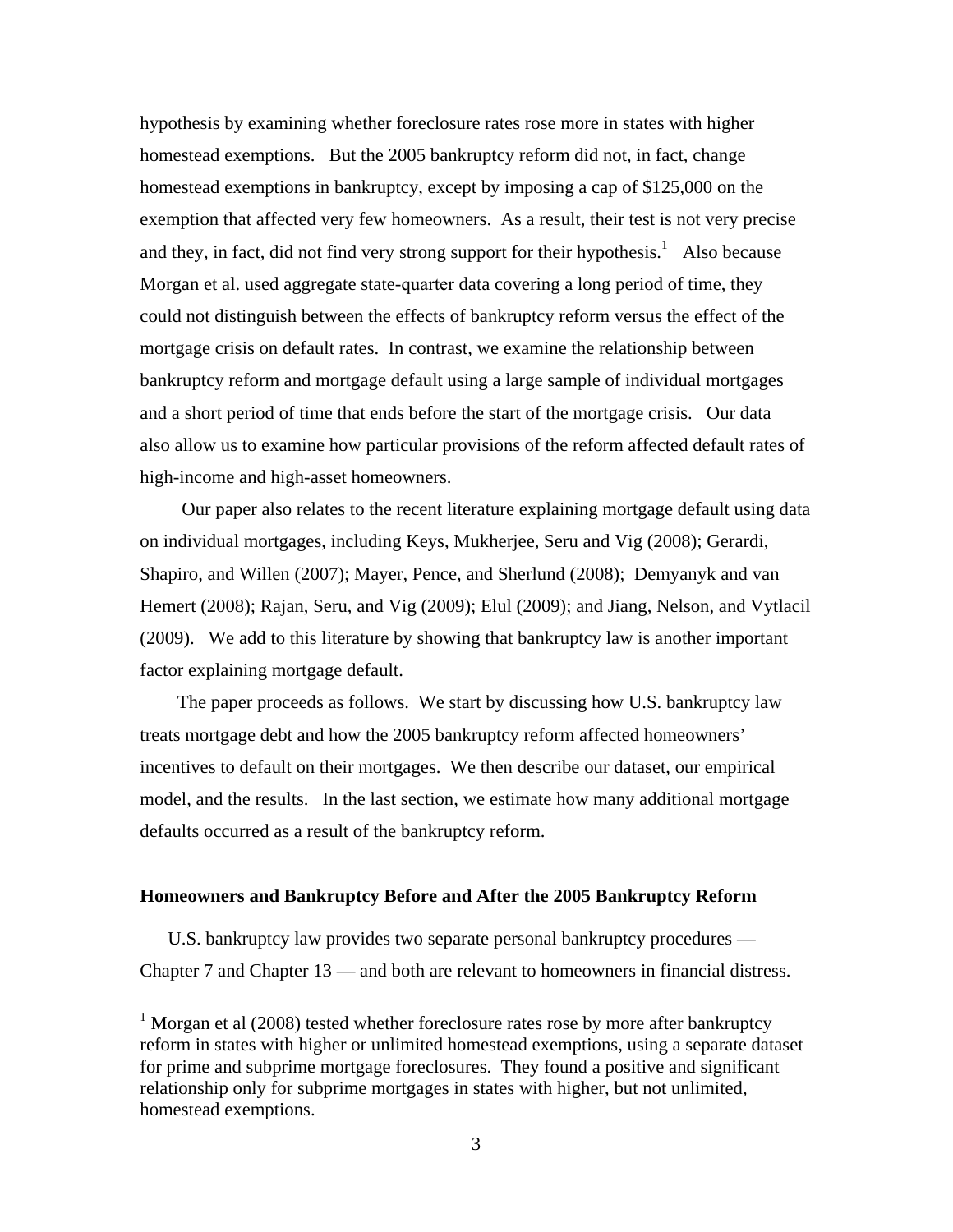Prior to 2005, all debtors were allowed to choose between them. Under Chapter 7, most unsecured debts are discharged. Debtors are only obliged to use their assets above an asset exemption level to repay unsecured debt, while their future earnings are entirely exempt. States set the asset exemption levels and have different exemptions for different types of assets, but the homestead exemption for equity in an owner-occupied home is nearly always the largest. In states with high homestead exemptions, even debtors with high assets and high income may gain from filing for bankruptcy under Chapter 7. Under Chapter 13, debtors must have regular earnings and must follow a courtsupervised plan to repay some of their debt from future earnings over a three to five-year period. They are also obliged to use their non-exempt assets — if any — to repay.

 How does filing for bankruptcy help homeowners in financial distress? Consider Chapter 7 first. Chapter 7 helps homeowners save their homes because discharging unsecured debt increases their ability to pay their mortgages.<sup>[2](#page-5-0)</sup> In addition, filing under Chapter 7 stops mortgage lenders from foreclosing for a few months, which gives homeowners who have fallen behind on their mortgage payments additional time to pay. But the terms of residential mortgage contracts cannot be changed in Chapter 7. Thus filing under Chapter 7 helps homeowners save their homes but only if they can repay their mortgage arrears within a few months.

 Chapter 7 also helps homeowners who give up their homes. They gain from having both unsecured debts and deficiency judgments (claims by lenders for the difference between the amount owed on the mortgage and the sale price of the home in foreclosure) discharged in bankruptcy. Homeowners also gain from filing because bankruptcy delays foreclosure, and they get cost-free housing during the bankruptcy procedure.<sup>[3](#page-5-1)</sup> They also get more time to sell their homes privately and obtain the highest price.

Homeowners' gain from filing under Chapter 7 can be expressed as:

$$
GainChapter7 = U_7 + H_7 - \max[A - X_A, 0] - C_7
$$

<span id="page-5-0"></span> $2^2$  Berkowitz and Hynes (1999) first suggested that filing for bankruptcy helps homeowners keep their homes by reducing their unsecured debt.

<span id="page-5-1"></span><sup>&</sup>lt;sup>3</sup> In some states, homeowners can even stay in their homes through foreclosure, which means that they become tenants and the lender (now the landlord) must go through an eviction procedure to force them to leave (Elias, 2008).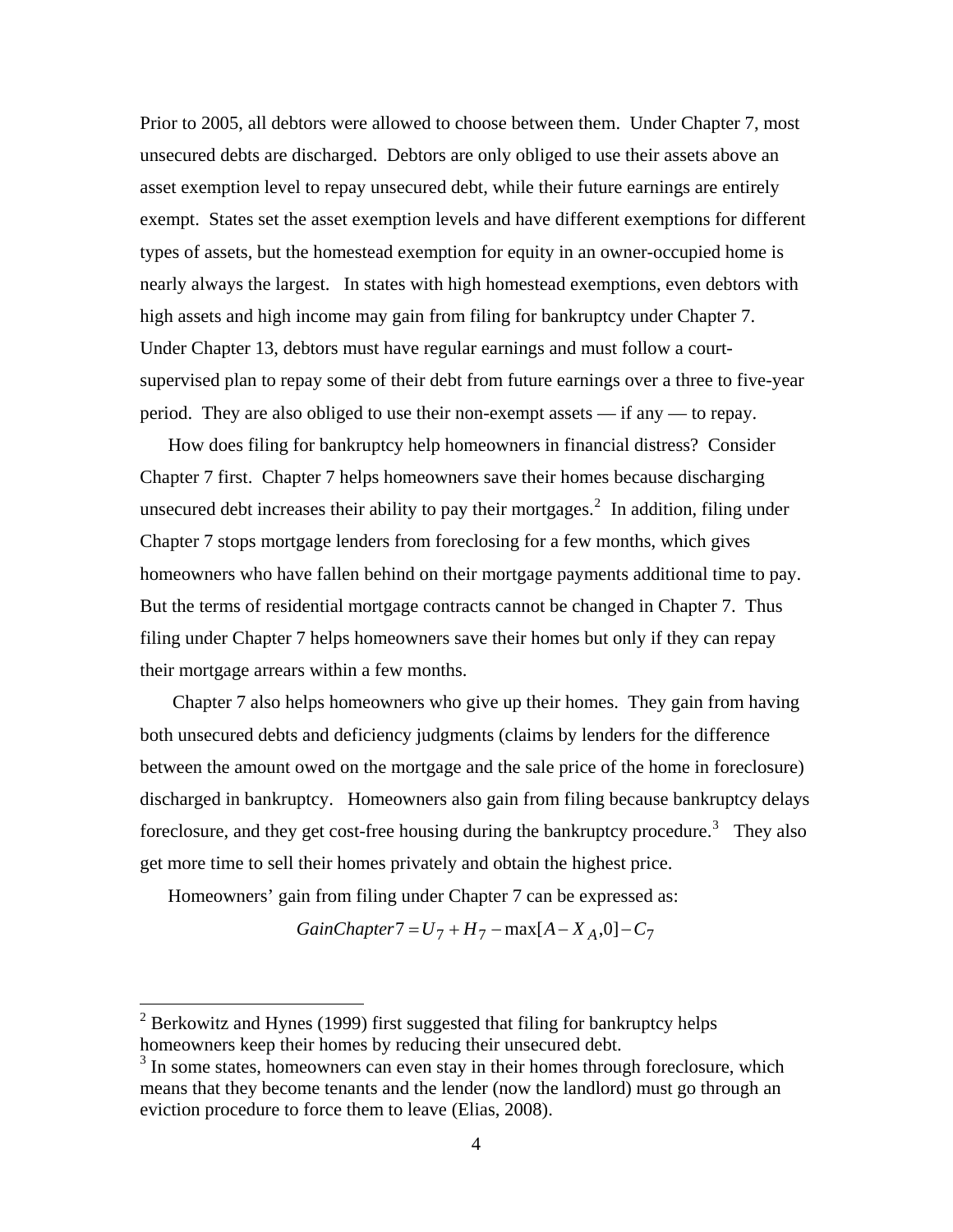Here  $U_7$  is the value of unsecured debt discharged in Chapter 7. Homeowners receive  $U_7$  in bankruptcy regardless of whether they keep their homes or not.  $H_7$  is the reduction in the present value of future housing costs when homeowners file under Chapter 7. If homeowners save their homes in Chapter 7, then  $H_7$  is small or zero. If they give up their homes, then  $H_7$  equals the reduction in the present value of future housing costs, including their gain from having cost-free housing during bankruptcy, from having deficiency judgments discharged, and from having lower housing costs when they shift from owning to renting. *A* is the value of homeowners' assets, which we assume are entirely in the form of home equity, and  $X_A$  denotes the state's asset (homestead) exemption.  $max[A - X_A, 0]$  is, therefore, the value of homeowners' non-exempt home equity. When non-exempt home equity is positive, homeowners in bankruptcy are forced to give up their homes for sale by the bankruptcy trustee, since part of the value of the home must be used to repay unsecured debt.<sup>[4](#page-6-0)</sup> Finally,  $C_7$  is the homeowners' cost of filing for bankruptcy under Chapter 7, including both time costs and out-of-pocket costs.

 Now consider Chapter 13. Homeowners gain from filing under Chapter 13 if they owe large amounts on their mortgages but wish to save their homes. Under Chapter 13, they propose a repayment plan to repay their mortgage arrears in full, plus interest, over three to five years. They must also make all of their normal mortgage payments during the plan. Lenders cannot proceed with foreclosure as long as the homeowners are making the required payments; and, if the homeowners complete all of the payments specified in the plan, then the original mortgage contract is reinstated. Thus Chapter 13 gives homeowners more time to repay their mortgage arrears than Chapter 7. Also, second mortgages can be discharged in Chapter 13 if they are completely underwater, and

<span id="page-6-0"></span><sup>&</sup>lt;sup>4</sup> Financial assets other than home equity are not generally exempt in bankruptcy, since states' exemptions for these assets are small. But homeowners can convert financial assets into home equity by paying down their mortgages before they file for bankruptcy. The additional home equity is exempt as long as total home equity is less than the state's homestead exemption.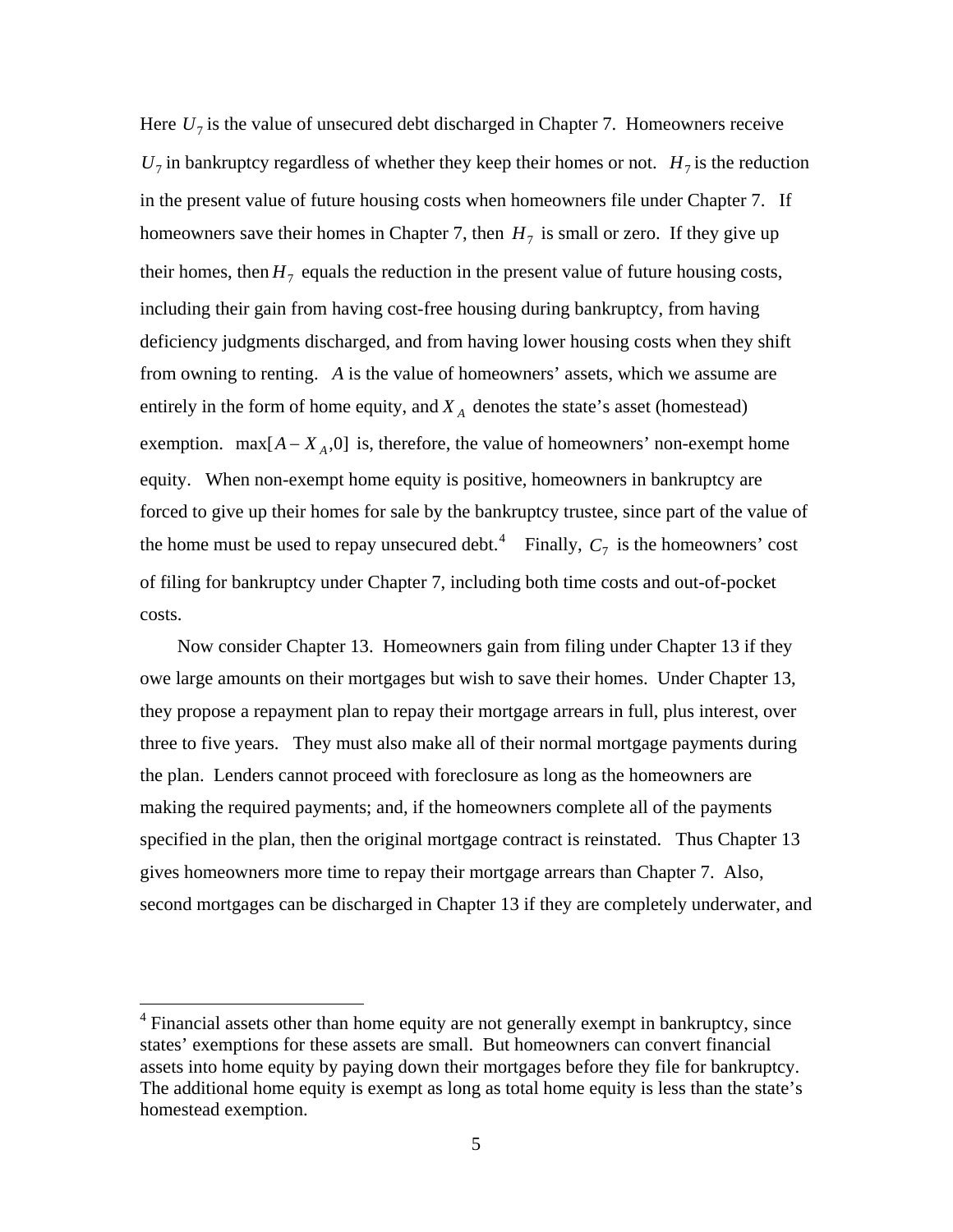bankruptcy trustees sometimes challenge fees and penalties that mortgage lenders add to overdue payments.<sup>[5](#page-7-0)</sup>

 Prior to 2005, homeowners proposed their own Chapter 13 plans and were allowed to choose the length of the plan period and the amount of unsecured debt to be repaid. They frequently proposed plans that repaid their mortgage arrears in full, but paid only a token amount to unsecured creditors. Bankruptcy judges generally accepted these plans as long as homeowners would not be required to repay any of their unsecured debt if they filed under Chapter 7.<sup>[6](#page-7-1)</sup>

 Homeowners who do not plan to save their homes also gain from filing under Chapter 13. More types of debt can be discharged in Chapter 13 than in Chapter 7; and homeowners can delay foreclosure and live cost-free in their homes for longer in Chapter 13, particularly if they propose and then withdraw several repayment plans.

Homeowners' gain from filing under Chapter 13 can be expressed as:

$$
GainChapter13 = U_{13} + H_{13} - I_{13} - \max[A - X_A, 0] - C_{13}.
$$

Here *U* and *H* have the same meaning as before, but they may take different values in Chapter 13 than Chapter 7.  $U_{13}$  exceeds  $U_7$  for many filers because more types of debt are dischargeable in Chapter 13.  $H_{13}$  also exceeds  $H_7$  for many filers because homeowners receive cost-free housing for longer in Chapter 13 than Chapter 7 and because second mortgages can be discharged only in Chapter 13.  $I_{13}$  denotes the present value of future income that is used to repay unsecured debt in Chapter 13; prior to 2005, this was generally only a token amount. Finally, homeowners' cost of filing under Chapter 13 is higher than their cost of filing under Chapter 7, or  $C_{13} > C_7$ .

 Thus prior to 2005, homeowners in financial distress gained from filing for bankruptcy, regardless of whether they planned to save their homes or give them up. Homeowners who wished to save their homes were likely to default because of financial

<span id="page-7-0"></span><sup>&</sup>lt;sup>5</sup> Having a second mortgage discharged in Chapter 13 requires that a valuation hearing be held, which raises bankruptcy costs. See Porter (2008) for a discussion of how lenders often add high fees to mortgages in default.

<span id="page-7-1"></span> $6$  The "best interests of creditors" test, § 1129(a)(7) of the U.S. Bankruptcy Code, requires that unsecured creditors receive no less in Chapter 13 than they would receive in Chapter 7.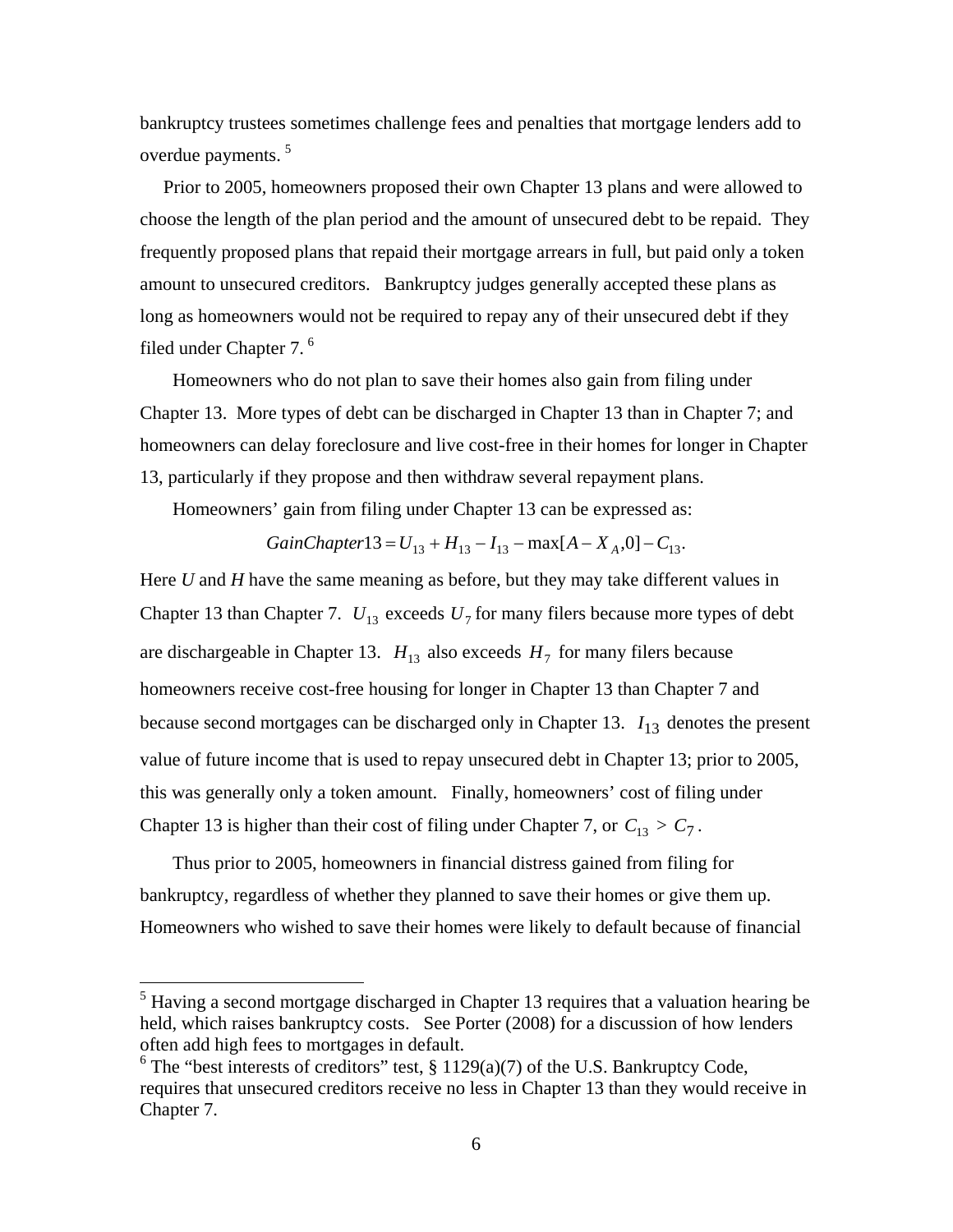distress and then to file for bankruptcy in order to save their homes; while those who planned to give up their homes gained from doing either.

 Now consider how the 2005 bankruptcy reform changed homeowners' gains from defaulting and filing for bankruptcy. The reform made several important changes in bankruptcy law. First, it raised homeowners' costs of filing. According to a study by the U.S. Government Accountability Office (2008), filing costs rose by more than 50%. Costs also rose because of new requirements that filers must undergo credit counseling before filing, take a course in debt management during the bankruptcy process, and provide extensive documentation of their income and assets. Higher filing costs are predicted to reduce homeowners' probability of filing for bankruptcy and to raise default rates for homeowners who previously would have used bankruptcy to help pay their mortgages.

 Second, the reform introduced a new "means test" that forces some high-income homeowners to file under Chapter 13 and to repay some of their unsecured debt from future income. Suppose first that homeowners have no non-exempt home equity. They first compute their average family income during the six months prior to filing and convert it to a yearly income figure, denoted *Y*. Then they compare their income to the median family income level in the state, adjusted for family size. State median income levels vary widely, from \$46,000 for a family of three in Mississippi to \$85,000 for a family of the same size in New Jersey and Connecticut. If *Y* is less than the state median income level, then homeowners are allowed to file under Chapter 7. But if *Y* exceeds the state median level, then homeowners must compute individualized income exemptions, denoted  $X<sub>y</sub>$ . They start with pre-determined allowances for housing costs, transport costs, and personal expenses. Then they add their mortgage and car loan payments in excess of the pre-determined housing and transport allowances. Then they add a list of other allowed expenses.<sup>[7](#page-8-0)</sup> Their income exemption  $X<sub>Y</sub>$  equals the total. Homeowners'

<span id="page-8-0"></span> $<sup>7</sup>$  The pre-determined amounts for housing, transport costs, and personal expenses are</sup> taken from Internal Revenue Service formulas for collecting from delinquent taxpayers. See www.justice.gov/ust/eo/bapcpa/20090315/meanstesting.htm. Other allowed expenses include the costs of caring for elderly or disabled relatives, some children's education expenses, tax payments, mandatory payroll deductions, costs of home security, and telecommunication costs.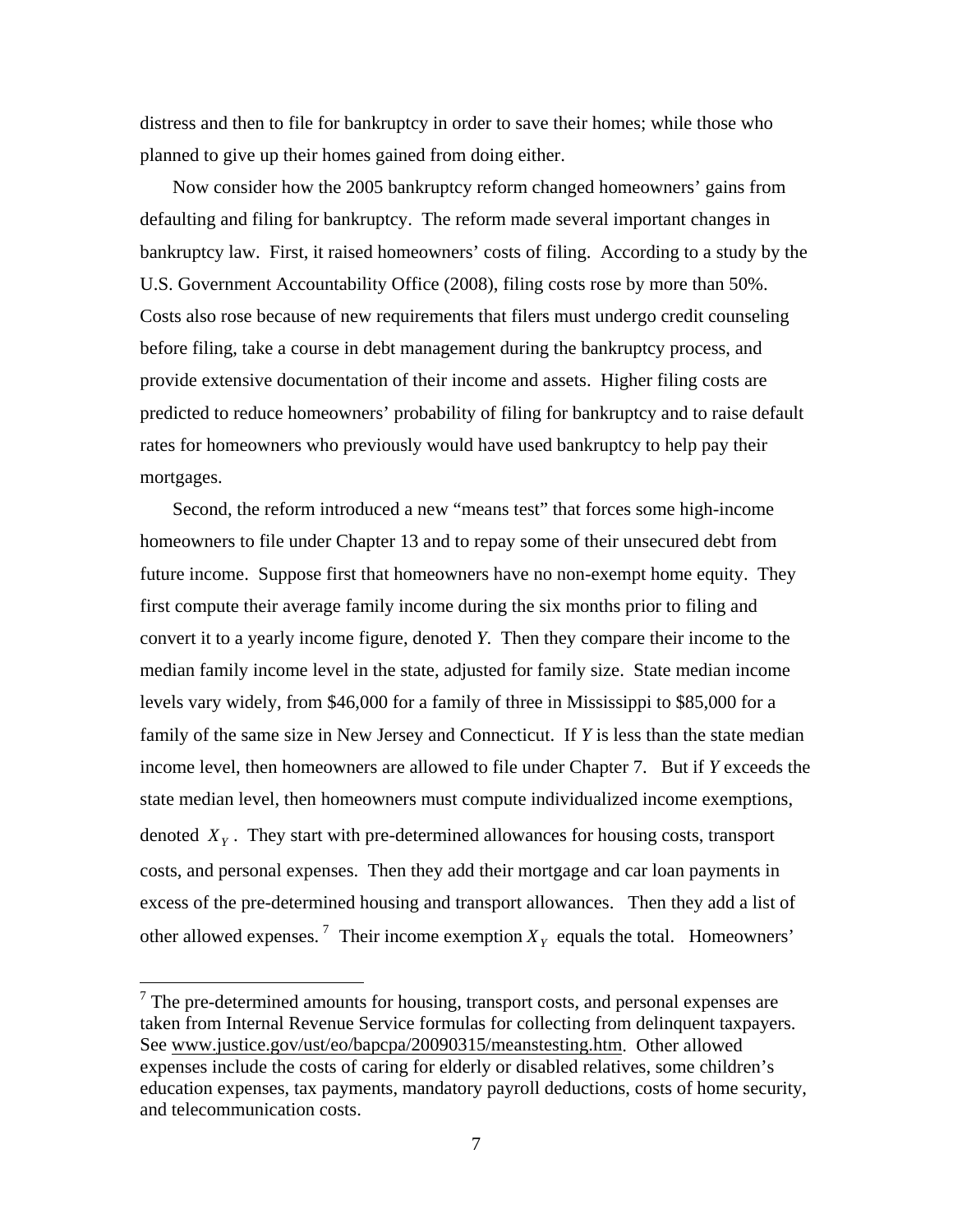non-exempt income equals income minus the income exemption, or  $Y - X_Y$ . If  $Y - X_Y$ exceeds \$2,000 per year, then homeowners must file under Chapter 13 if they file for bankruptcy at all and they must use all of their non-exempt income for five years, or  $5(Y - X<sub>Y</sub>)$ , to repay their debt. Since the homeowners' obligation to repay debt from future income was a token amount prior to bankruptcy reform, those with high incomes now benefit less from filing for bankruptcy. These homeowners are predicted to default on their mortgages more often. We refer to this test as the "income-only means test."

 Third, bankruptcy reform also harmed some homeowners who have both non-exempt income and non-exempt assets/home equity. Prior to the reform, these homeowners were obliged to use their non-exempt home equity,  $A - X_A$ , plus a token amount of future income to repay unsecured debt in Chapter 13 bankruptcy. But after the reform, their obligation to repay became the maximum of their non-exempt assets,  $A - X_A$ , or their non-exempt income over 5 years,  $5(Y - X<sub>Y</sub>)$ . Thus, homeowners gain less from filing after bankruptcy reform if  $5(Y - X_Y)$  exceeds  $A - X_A$ . We refer to this test as the "income/asset means test."

 Finally, the reform imposed a new cap of \$125,000 on the homestead exemption that applies to homeowners who live in states with homestead/asset exemptions exceeding  $$125,000$  and have owned their homes for less than 3 1/3 years. <sup>[8](#page-9-0)</sup> Homeowners affected by the cap found bankruptcy much less attractive after the reform, since they are now forced to give up their homes in bankruptcy. The adoption of the homestead exemption cap is, therefore, predicted to increase mortgage default by these homeowners.

 Our predictions are, therefore, as follows: (1) The mortgage default rate is predicted to rise for all homeowners following the 2005 bankruptcy reform because the cost of filing for bankruptcy rose. (2) The default rates of homeowners who fail the incomeonly means test or the income/asset means test are predicted to rise after bankruptcy reform, since both groups gain less from filing after the reform. (3) The default rate of homeowners who are subject to the new cap on the homestead exemption is predicted to

<span id="page-9-0"></span><sup>&</sup>lt;sup>8</sup> The cap only affects homeowners living in Arkansas, Florida, Iowa, Kansas, Oklahoma, Texas, and the District of Columbia (which have unlimited homestead exemptions); Arizona (\$150,000); Massachusetts (\$500,000); Minnesota (\$200,000); and Nevada (\$200,000, raised to \$350,000 in 2006). See Elias (2008) and earlier editions.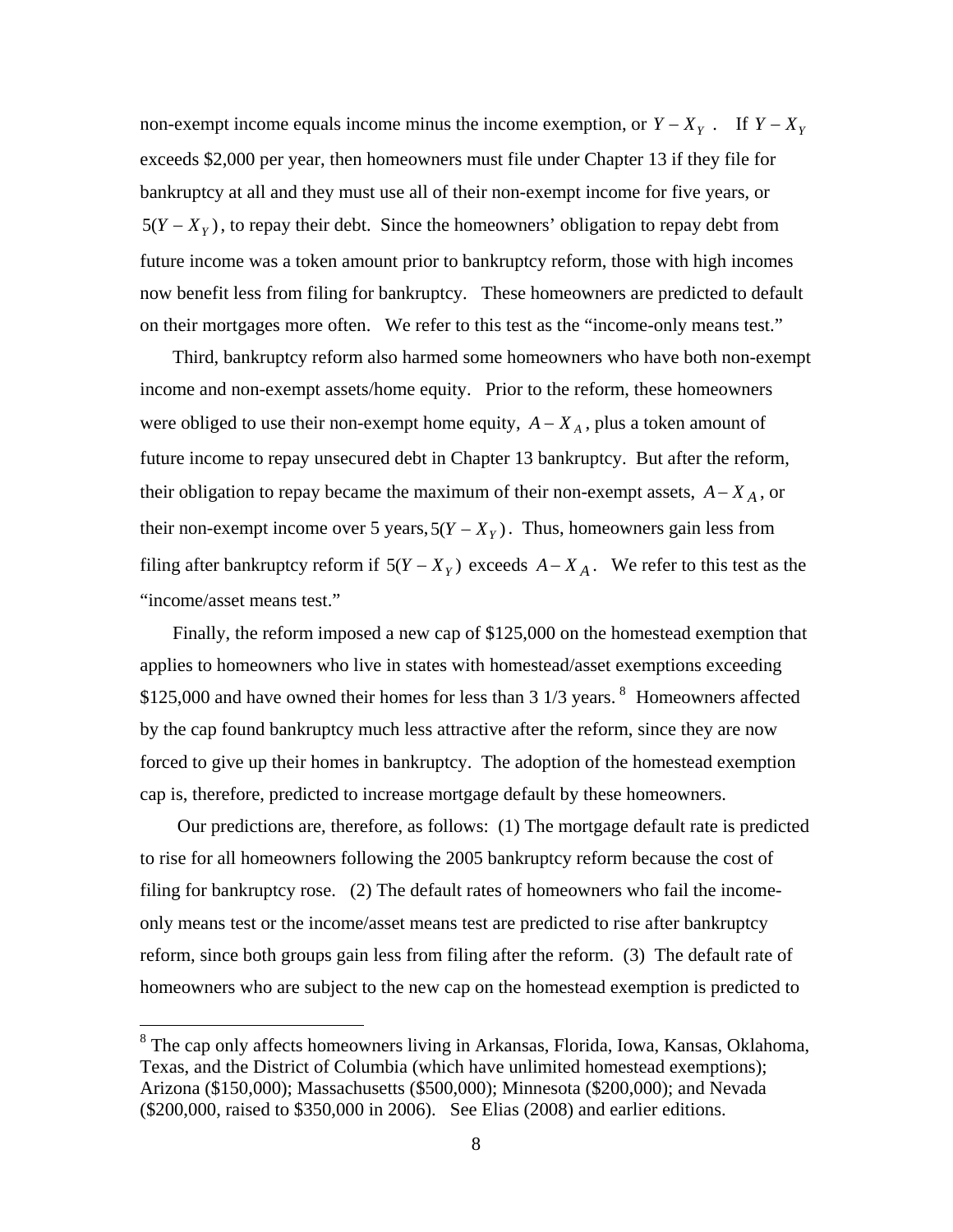rise after bankruptcy reform, since the cap forces them to give up their homes in bankruptcy. Table 1 shows the three groups of homeowners who were particularly negatively affected by bankruptcy reform as a function of whether they have non-exempt assets and/or non-exempt income.<sup>[9](#page-10-0)</sup>

 In the next section, we test the predictions that the default rates of homeowners in general rose after bankruptcy reform and that default rates of homeowners in the three negatively affected groups rose even more after bankruptcy reform.<sup>[10](#page-10-1)</sup>

#### **Data and Summary Statistics**

<u>.</u>

 We use individual mortgage data from LPS Applied Analytics, Inc., which include detailed information from the time of mortgage origination, plus updates each month on whether homeowners made their payments in full or whether they filed for bankruptcy. Both prime and subprime mortgages are covered. Our sample consists of first-lien, 30 year mortgages used for home purchase or refinance that originated between January 2004 and December 2005 and were in effect during at least part of our sample period. Thus, our sample consists of mortgages that originated near the peak of the housing bubble. We follow them until they are repaid in full, go into default, or until the sample period ends. Following the literature, we construct separate samples of prime and subprime mortgages.<sup>[11](#page-10-2)</sup> Each sample contains 300,000 to 400,000 separate mortgages.<sup>[12](#page-10-3)</sup>

<span id="page-10-0"></span> $9^9$  See Elias (2006), White (2007), Eggum, Porter and Twomey (2008), Carroll and Li (2008), and White and Zhu (2010) for further discussion of the 2005 bankruptcy reform and its effect on homeowners.

<span id="page-10-1"></span> $10$  We ignore other changes made under the 2005 bankruptcy reform because they cannot be tested with our data. Morgan et al. (2008) examine how bankruptcy reform affected car loans.

<span id="page-10-2"></span> $11$  We did not include mortgages originated earlier because the LPS dataset is smaller and much less representative before 2004. We use lenders' classifications concerning whether individual mortgages are prime versus subprime. The prime mortgage category includes alt-A mortgages, which are considered to be intermediate between prime and subprime. Alt-A borrowers generally do not provide full documentation of income and assets.

<span id="page-10-3"></span><sup>&</sup>lt;sup>12</sup> We start with a 10% random sample of prime mortgages and all of the subprime mortgages in the LPS dataset that originated in 2004 or 2005. With the loss of observations resulting from the Home Mortgage Disclosure Act (HMDA) match (see below), our final samples of prime and subprime mortgages are approximately 5% and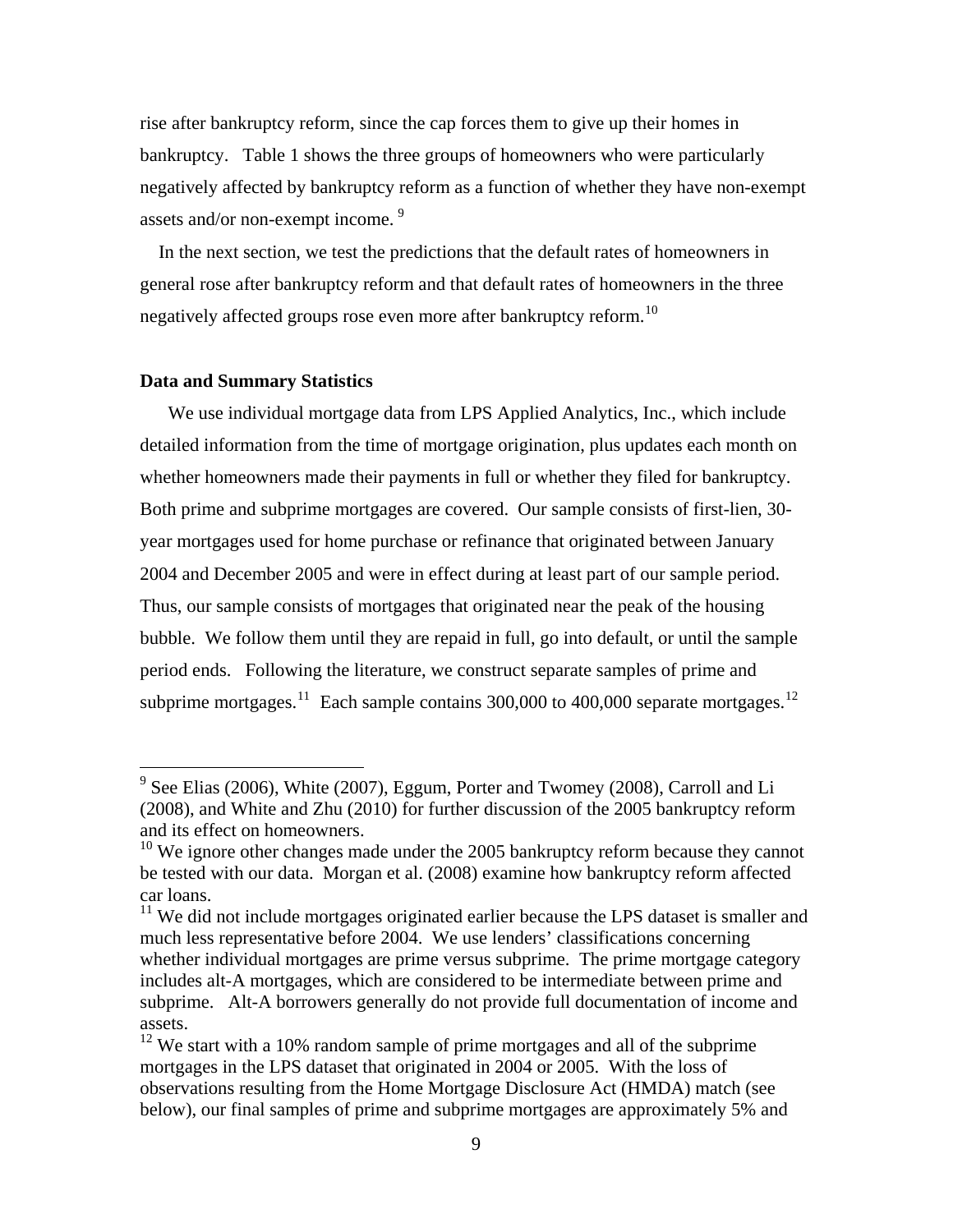Figure 1 gives monthly average mortgage default rates for our prime and subprime samples before and after bankruptcy reform, where we define mortgage default to occur when payments are 60 days delinquent or more. Default rates for prime mortgages in our sample were around 0.15% per month in the months before bankruptcy reform, or about 1.8% per year. Default rates for subprime mortgages were much higher — around 1% per month or 11.4% per year in the same period. Average default rates for both groups climbed for several months before bankruptcy reform took effect, jumped at the time of bankruptcy reform, and then fell for the next several months. We attribute the climb in default rates before the reform and the fall in default rates after the reform to the fact that many homeowners rushed to file for bankruptcy before the reform went into effect and — for reasons discussed above — they often file for bankruptcy and default around the same time.<sup>[13](#page-11-0)</sup> After these adjustments, the post-reform default rates for both groups remained higher than the pre-reform rates.<sup>[14](#page-11-1)</sup>

 In order to focus on the effects of bankruptcy reform on default rates, we use short time periods before versus after the reform occurred. Short sample periods around the date of the reform have two advantages: first, other aspects of the economic environment remain fairly constant and, second, they end before the mortgage crisis began, thus allowing us to distinguish between the effects of bankruptcy reform versus the mortgage crisis. We run the model on sample periods of two months before to after bankruptcy reform (August – December 2005) and three months before to after bankruptcy reform (July 2005 – January 2006), and, as a robustness check, we also run the model on the sample period of six months before to after bankruptcy reform (April 2005 – April

1

<sup>50%</sup> of the mortgages in the LPS dataset, respectively. We use all subprime mortgages because the LPS dataset under-represents this category.

<span id="page-11-0"></span> $13$  See Li and White (2009) for evidence that homeowners often default and file for bankruptcy around the same time. Mann (2007) estimates that the adoption of bankruptcy reform caused 500,000 additional bankruptcy filings to occur before October 2005.

<span id="page-11-1"></span><sup>&</sup>lt;sup>14</sup> One factor that affects mortgage default rates is mortgage age, where the mortgages in our samples are disproportionately young and therefore have higher default rates. However, we did not find that the time pattern of default rates reported in figure 1 changed appreciably if we corrected for the age of mortgages in our sample. See Demyanyk and van Hemert (2009) and Jiang et al. (2009) for discussion of how default rates vary with mortgage age in other samples of subprime mortgages.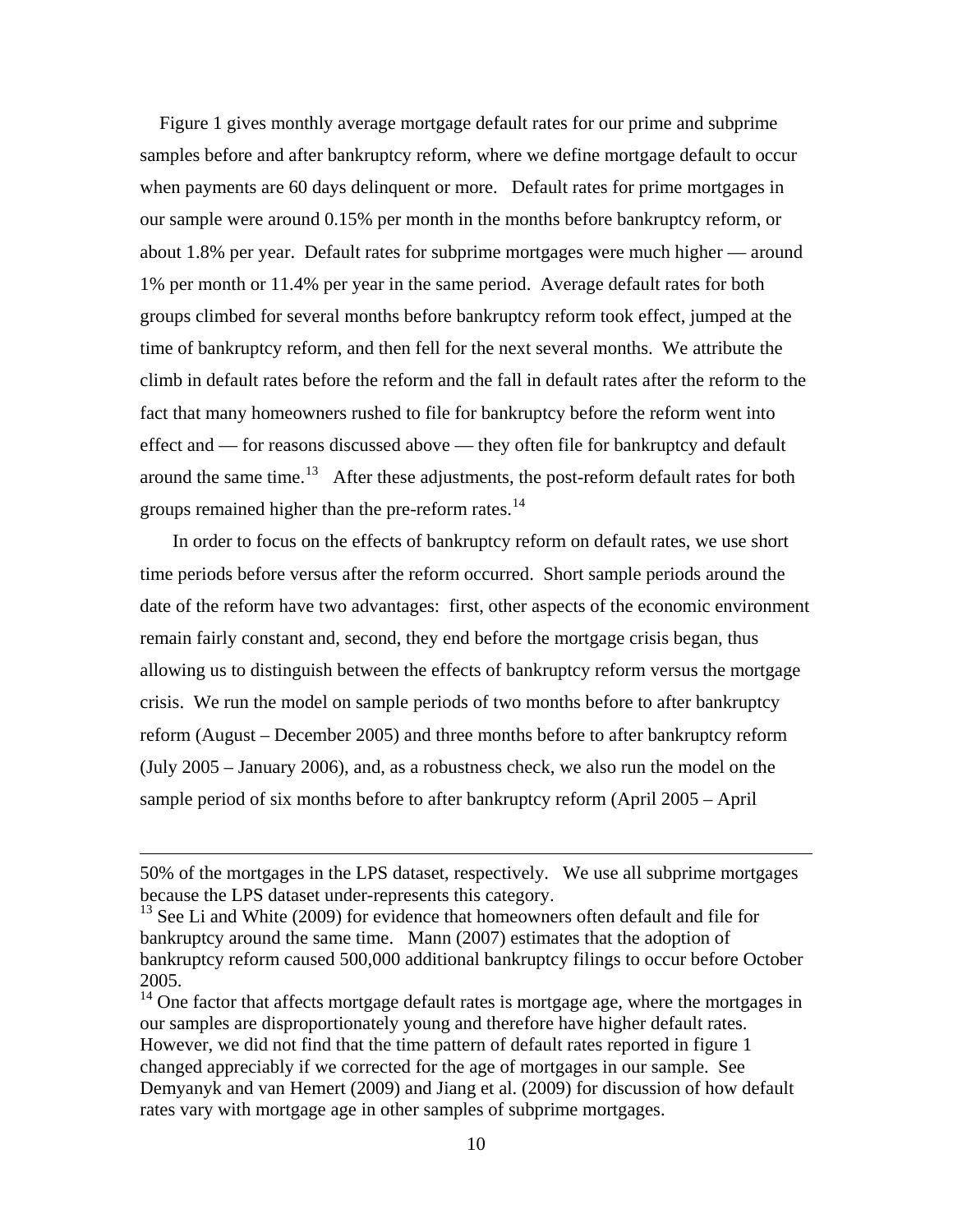2006).[15](#page-12-0) All of these periods end before housing prices peaked in June 2006, according to the Case/Schiller home price index.<sup>[16](#page-12-1)</sup> Sample sizes for the three-month-before-tothree-months-after sample are 2.2 million and 1.5 million monthly observations for prime and subprime mortgages, respectively, and are proportionately smaller or larger for the other time periods.

 Because the LPS dataset does not include any demographic characteristics, we merged it with data from the Home Mortgage Disclosure Act (HMDA) to get homeowners' income, sex, race, and marital status at the time of mortgage origination.<sup>[17](#page-12-2)</sup>

 Now turn to how we calculate dummy variables to represent the three groups of homeowners who were particularly negatively affected by bankruptcy reform. We first calculate homeowners' non-exempt income (max $[Y - X_Y, 0]$ ) and non-exempt assets/home equity ( $max[A - X_A, 0]$ ). We have data on family income at the time of mortgage origination, but we do not have all the information needed to calculate individual income exemptions  $X<sub>Y</sub>$  according to the procedure specified by bankruptcy law. Instead, we use the state median income level as a proxy for  $X<sub>y</sub>$ , so that nonexempt income equals the maximum of homeowners' family income minus the state median income level or zero. To calculate non-exempt home equity, we first calculate the current value of the home by updating home value at the time of mortgage origination using the average monthly change in housing values in the homeowner's metropolitan

<span id="page-12-0"></span> $15$  All sample periods include October 2005, since bankruptcy reform went into effect in the middle of October. We assign individual mortgages payments that are due in October 2005 to the pre- versus post-bankruptcy reform period, depending on whether the payment was due before or after bankruptcy reform went into effect.

<span id="page-12-1"></span><sup>&</sup>lt;sup>16</sup> Available at www.standardandpoors.com.

<span id="page-12-2"></span><sup>&</sup>lt;sup>17</sup> HMDA data cover nearly all mortgage originations. Mortgages were matched based on the zip code of the property, the date when the mortgage originated (within 5 days), the origination amount (within \$500), the purpose of the loan (purchase, refinance or other), the type of loan (conventional, VA guaranteed, FHA guaranteed or other), occupancy type (owner-occupied or non-owner-occupied), and lien status (first-lien or other). The match rate was 48%. We calculated summary statistics for all the variables that are included in this study and found no significant differences between the means of the matched observations and the original LPS dataset. This suggests that the matched observations are a random subset of the original LPS dataset. See [www.ffiec.gov/hmda/history.htm](http://www.ffiec.gov/hmda/history.htm) for information on HMDA data.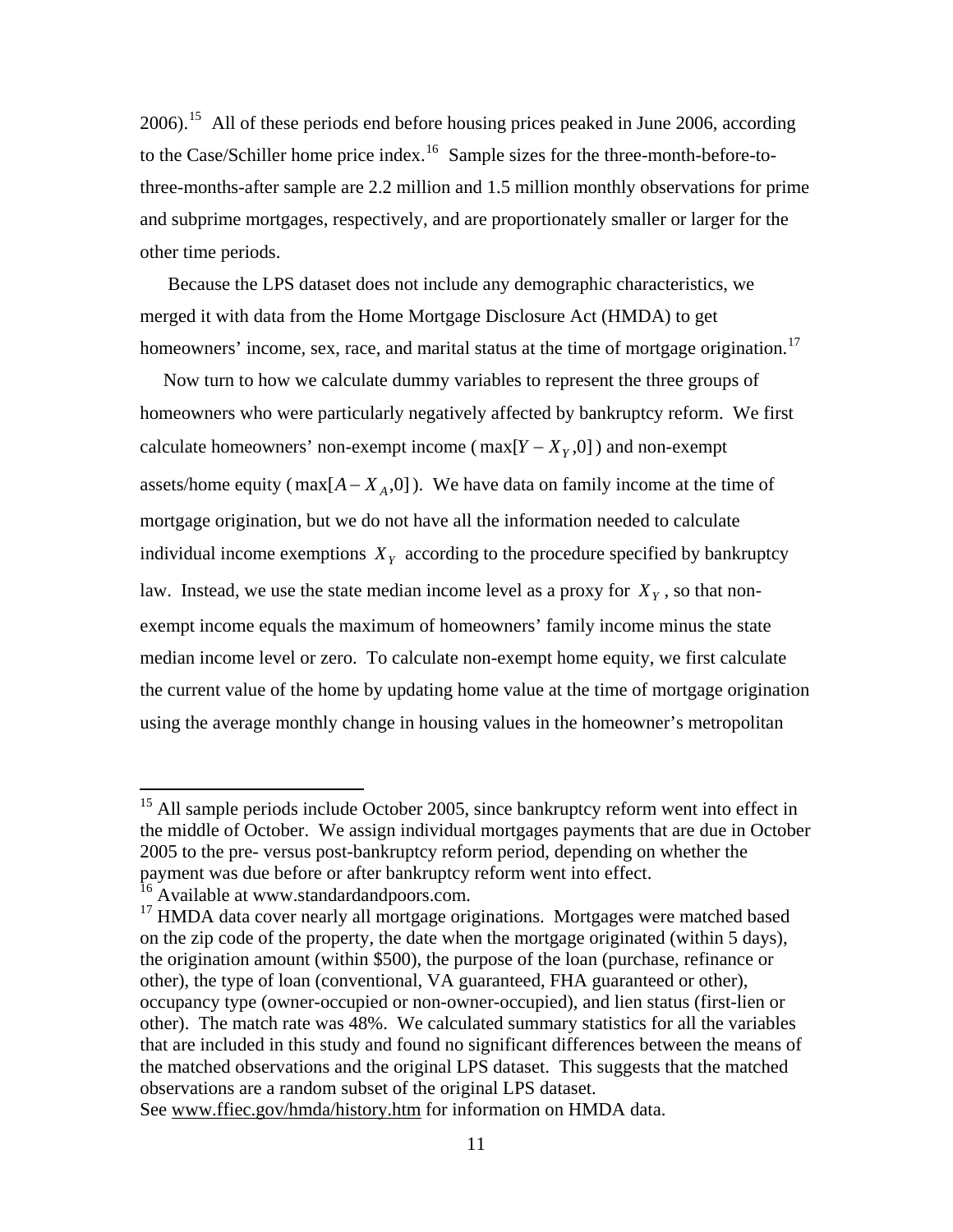area since the date of the mortgage origination.  $18$  We know the mortgage principal each month, so home equity each month equals the current value of the house minus the current mortgage principal. Non-exempt home equity then equals the maximum of home equity minus the homestead exemption or zero.

 Define *MT*1 to denote homeowners who are harmed by the income-only means test: *MT*1 equals one if homeowners have non-exempt income, but no non-exempt home equity, or if  $I - X_I > 0$  and  $A - X_A \leq 0$ . Also define *MT*2 to denote homeowners who are harmed by the income/asset means test: *MT*2 equals one if homeowners' non-exempt income over five years exceeds their non-exempt assets/home equity, or if  $5(Y - X<sub>Y</sub>)$ *A* − *X*<sub>*A*</sub> > 0. Finally, define *HC* to denote homeowners who were harmed by the homestead exemption cap: *HC* equals one if homeowners live in states with homestead exemptions greater than \$125,000 and if some of their assets/home equity become nonexempt because they exceed the new cap of \$125,000, or if  $X_A > $125,000$  and  $A > $125,000$ . We apply this test only to homeowners whose mortgages were for purchase, under the assumption that those whose mortgages were for refinance have owned their homes for more than 40 months.

Finally, *BR* equals one in months when the 2005 bankruptcy reform was in effect.

### **Specification**

 $\overline{a}$ 

We estimate Cox proportional hazard models of mortgage default, where the baseline hazard depends on the age of the mortgage in months (see Kiefer, 1988). We use the proportional hazard model because we wish to explain time to default and because hazard models take account of both left- and right-censoring. Since our sample periods are short, many of our mortgages originate before the sample period starts and/or continue after the sample period ends, so that both types of censoring are important.

 The key variables of interest are the bankruptcy reform dummy, *BR*, and the interactions of *BR* with *MT*1, *MT*2, and *HC*. The coefficient of the bankruptcy reform

<span id="page-13-0"></span> $18$  If the homeowner lives in a non-metropolitan area, we update the value of the house using the average change in housing values in the non-metropolitan areas of the state. Our estimates of home equity are biased upward, since we ignore second mortgages for which we have no data.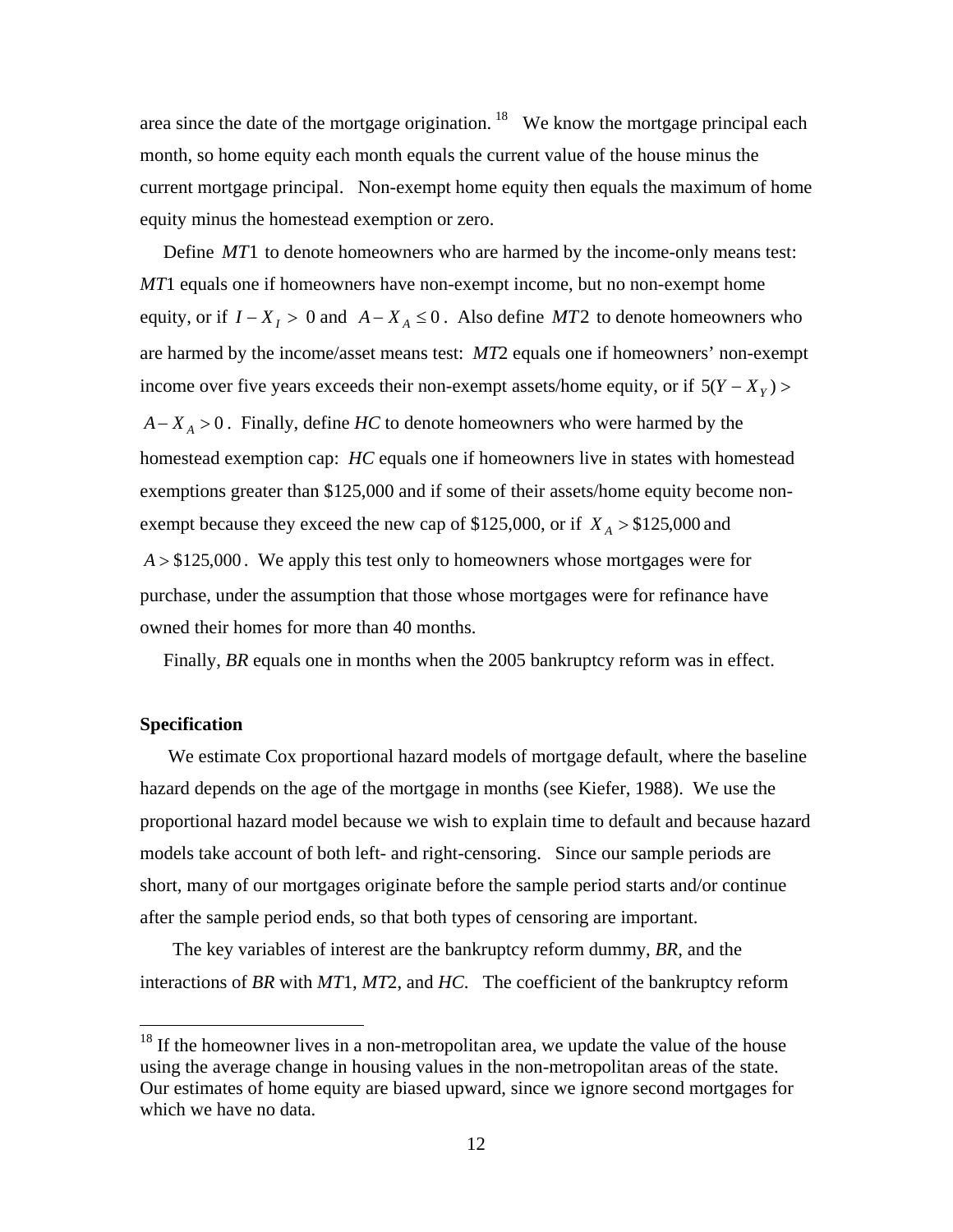dummy measures the change in default rates after bankruptcy reform went into effect, and the three interaction terms measure difference-in-differences, or whether default rates changed by more after bankruptcy reform for homeowners in each of the three groups that were particularly negatively affected. All changes in response to bankruptcy reform are predicted to be positive.

 Ai and Norton (2003) have pointed out that, while the coefficients of interaction terms are equal to difference-in-differences in linear models, this result does not carry over to non-linear models. Instead difference-in-differences in non-linear models must be evaluated using the full estimated model, including all of the results for the control variables. We compute corrected difference-in-differences using this procedure.<sup>[19](#page-14-0)</sup>

 Our choice of control variables is guided by availability and by the recent literature on mortgage default (see references above). Demographic variables are whether the homeowner is married, is African American, or is female. We include dummy variables representing ranges of FICO scores (the highest category is omitted), ranges of loan-tovalue ratios, and ranges of debt-to-income ratios (the lowest categories for each are omitted). <sup>[20](#page-14-1)</sup> We also include dummy variables for whether the loan is a jumbo, whether it is fixed-rate (versus adjustable rate or hybrid), whether it is for refinance (versus purchase), whether homeowners provided full documentation of income and assets when applying for the mortgage or provided partial documentation or whether documentation information is missing (the omitted category is no documentation), whether the property is a single-family residence, and whether it is a vacation home or an investment property (the omitted category is primary residences). Additional dummy variables include whether the mortgage was securitized (versus held in the lender's portfolio) and whether

<span id="page-14-0"></span> $19$  For example, the difference-in-difference for the interaction of bankruptcy reform with the homestead exemption cap is

 $\hat{D}(HC = 1, BR = 1) - \hat{D}(HC = 0, BR = 1)/\hat{D}(HC = 0, BR = 1)$ .

<span id="page-14-1"></span> $[\hat{D}(HC = 1, BR = 0) - \hat{D}(HC = 0, BR = 0)] / \hat{D}(HC = 0, BR = 0)$ , where  $\hat{D}(HC = 1, BR = 1)$ denotes the predicted probability of default when *HC* and *BR* are both equal to 1 and the control variables are assumed to take their mean values. Other difference-in-difference terms are calculated using the same procedure. We also compute corrected values for the coefficients of *BR*, *MT*1, *MT*2, and *HC*. The only papers we have found that use a hazard model and compute difference-in-differences correctly are Chen (2008), which uses a much smaller dataset, and Elul et al. (2010). We use Stata 11 for these calculations. <sup>20</sup> Debt-to-income ratios include second mortgages and non-mortgage debt.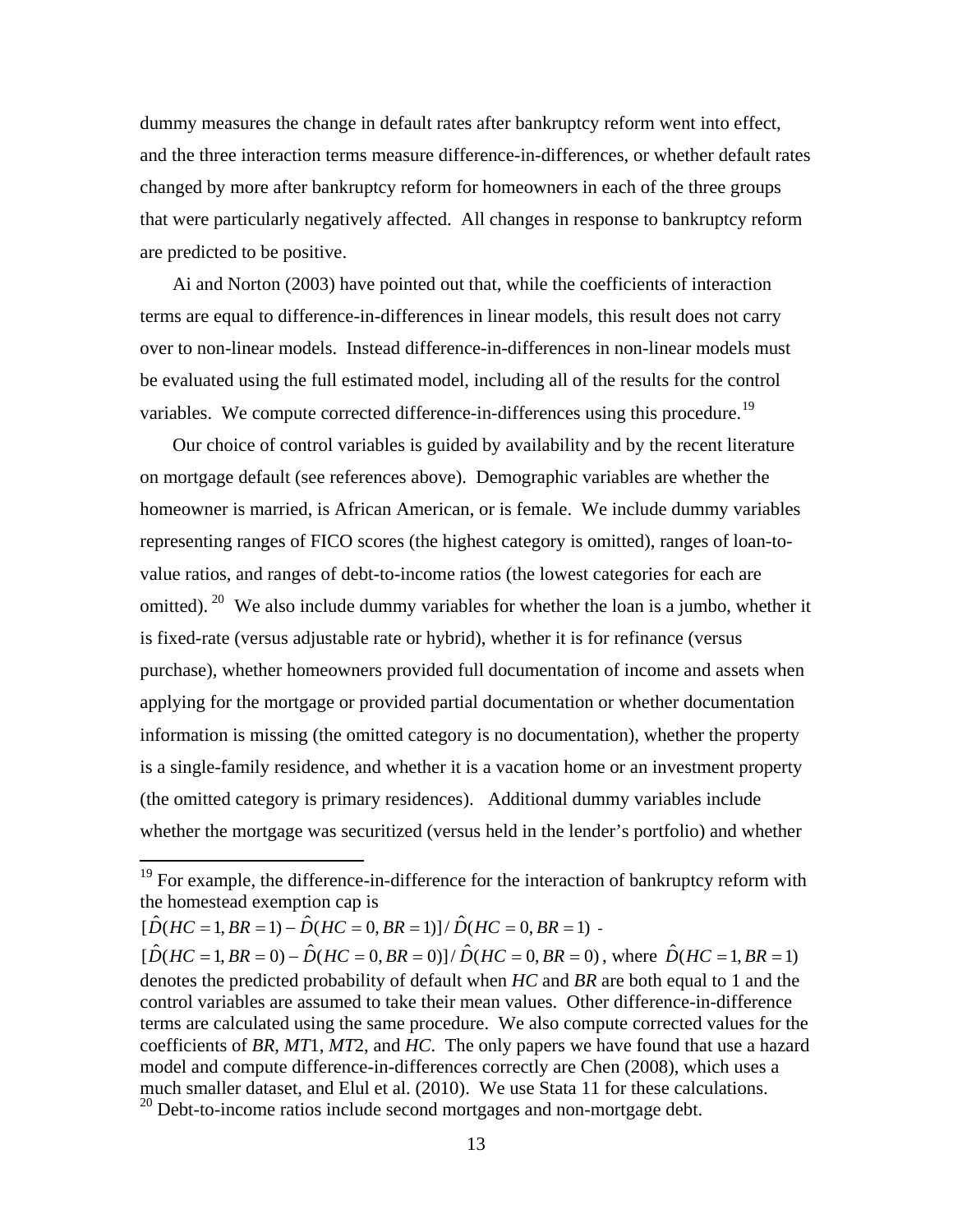it was originated by the lender that services it, acquired wholesale, or acquired from a correspondent (the omitted category is mortgages originated by independent mortgage brokers).<sup>[21](#page-15-0)</sup> We also include a measure of homeowners' benefit from refinancing their mortgages at the currently available mortgage interest rate — this variable increases in size when interest rates on new mortgages are lower.<sup>[22](#page-15-1)</sup> We also include the lagged unemployment rate in the metropolitan area, the lagged real income growth rate in the state, and the lagged average mortgage default rate in the homeowner's zip code — all lags are one month.  $^{23}$  $^{23}$  $^{23}$  Finally, we include state fixed effects. We do not include time dummies because our sample periods are short and because time dummies would be collinear with the bankruptcy reform dummy. We cluster observations by mortgage (the results do not change in any substantive way when we cluster by zip code).

 Table 2 gives summary statistics for our prime and subprime mortgage samples over the period three months before to three months after bankruptcy reform. The adoption of the income-only means test harms 27% of prime mortgage-holders versus 44% of subprime mortgage-holders. The latter are more likely to be harmed since subprime mortgage-holders generally have less home equity and the test applies only to homeowners whose home equity is entirely exempt. The opposite is true for the adoption of the income/asset means test, which harms 31% of prime mortgage-holders versus 12% of subprime mortgage-holders. This test is more likely to harm prime mortgage-holders because they have more home equity. The homestead exemption cap,

<span id="page-15-0"></span> $21$  Correspondents are mortgage brokers that originate mortgages only for a single lender; while independent mortgage brokers sell to multiple lenders. Correspondents' interests are more closely aligned with the interests of banks than with those of independent mortgage brokers. See Jiang et al. (2009) for a discussion of the role of mortgage brokers. Keys et al. (2008) and Rajan et al. (2009) both argue that lenders scrutinize soft information concerning borrowers less carefully when they expect to sell the mortgages to securitizers and this, in turn, suggests that homeowners with securitized mortgages will be more likely to default.

<span id="page-15-1"></span><sup>&</sup>lt;sup>22</sup> The measure equals  $\{r_0[1-(1+r_t)^{t-M}]\}/\{r_t[1-(1+r_0)^{t-M}]\}$ , where  $r_0$  is the interest rate on the homeowner's existing mortgage,  $r_t$  is the interest rate currently available on new mortgages, and M is the term of the mortgage. See Richard and Roll (1989).

<span id="page-15-2"></span><sup>&</sup>lt;sup>23</sup> Unemployment rates by metropolitan area are taken from the Bureau of Labor Statistics; income data by state are from the Bureau of Economic Analysis; housing price data by metropolitan area are from the Federal Housing Finance Agency; bankruptcy exemption levels by state are from Elias (2006 and earlier editions); and median state income levels are from the U.S. Trustee Program at the Department of Justice.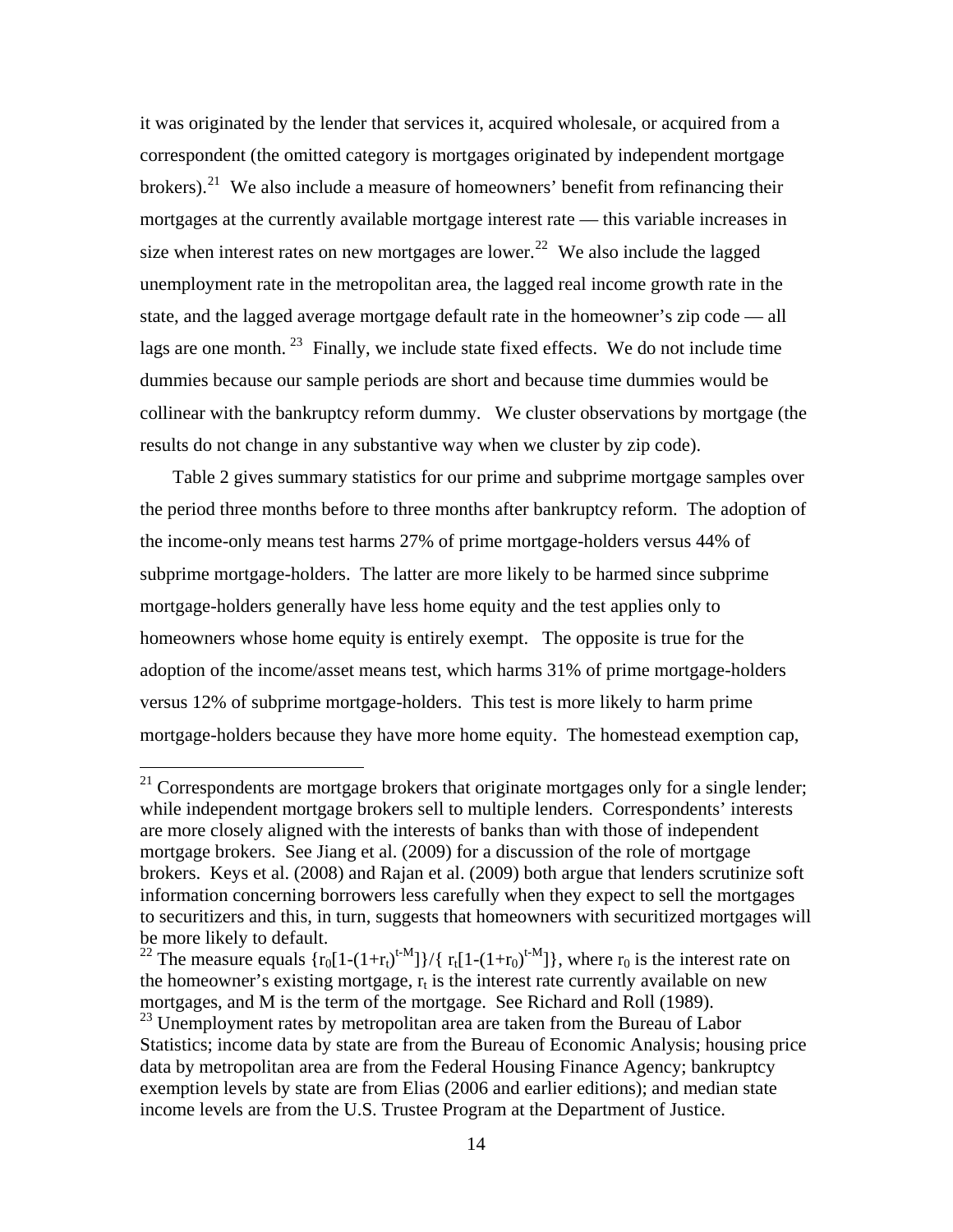which requires very high home equity, applies to 5% and 1% of prime and subprime mortgage-holders, respectively.

#### **Results**

 $\overline{a}$ 

 Table 3 gives the results of estimating the hazard model using the sample period three months before to three months after bankruptcy reform. Only the bankruptcy reform dummy *BR* and the control variables are entered. Results are given as proportional increases or decreases in default rates relative to one — for example the coefficient of 1.11 for the jumbo mortgage dummy in the subprime sample indicates that homeowners with jumbo mortgages are 11% more likely to default than those with smaller mortgages, while the coefficient of 0.82 on the fixed rate mortgage dummy in the prime sample indicates that homeowners with fixed rate mortgages are 18% less likely to default than those with variable rate mortgages. Tests of statistical significance are for whether the results differ significantly from one.

 Results for the controls are reasonable and generally similar to those in the literature: Homeowners are more likely to default when they have lower FICO scores, higher debtto-income ratios, and higher loan-to-value ratios. All of the results for variables representing mortgage sources are less than one, so that mortgages originated by independent mortgage brokers — the omitted category — are the most likely to default.<sup>[24](#page-16-0)</sup> Prime mortgages that were securitized are more likely to default, but — surprisingly subprime mortgages that were securitized are less likely to default. The documentation variables are generally insignificant, suggesting that higher levels of documentation are not associated with the reduced likelihood of default.<sup>[25](#page-16-1)</sup> Homeowners are more likely to default if they live in zip codes with higher lagged average default rates — thus, defaults lead to more defaults in the local area. Homeowners also default more often if they live in metropolitan areas with higher lagged unemployment rates or in states with lower lagged real income growth rates.

<span id="page-16-0"></span> $24$  This is similar to the results of Jiang et al (2009), who use different data.

<span id="page-16-1"></span> $25$  This differs from the results of Jiang et al (2009) and Sherlund (2008), both of which found that mortgages lacking full documentation were more likely to default.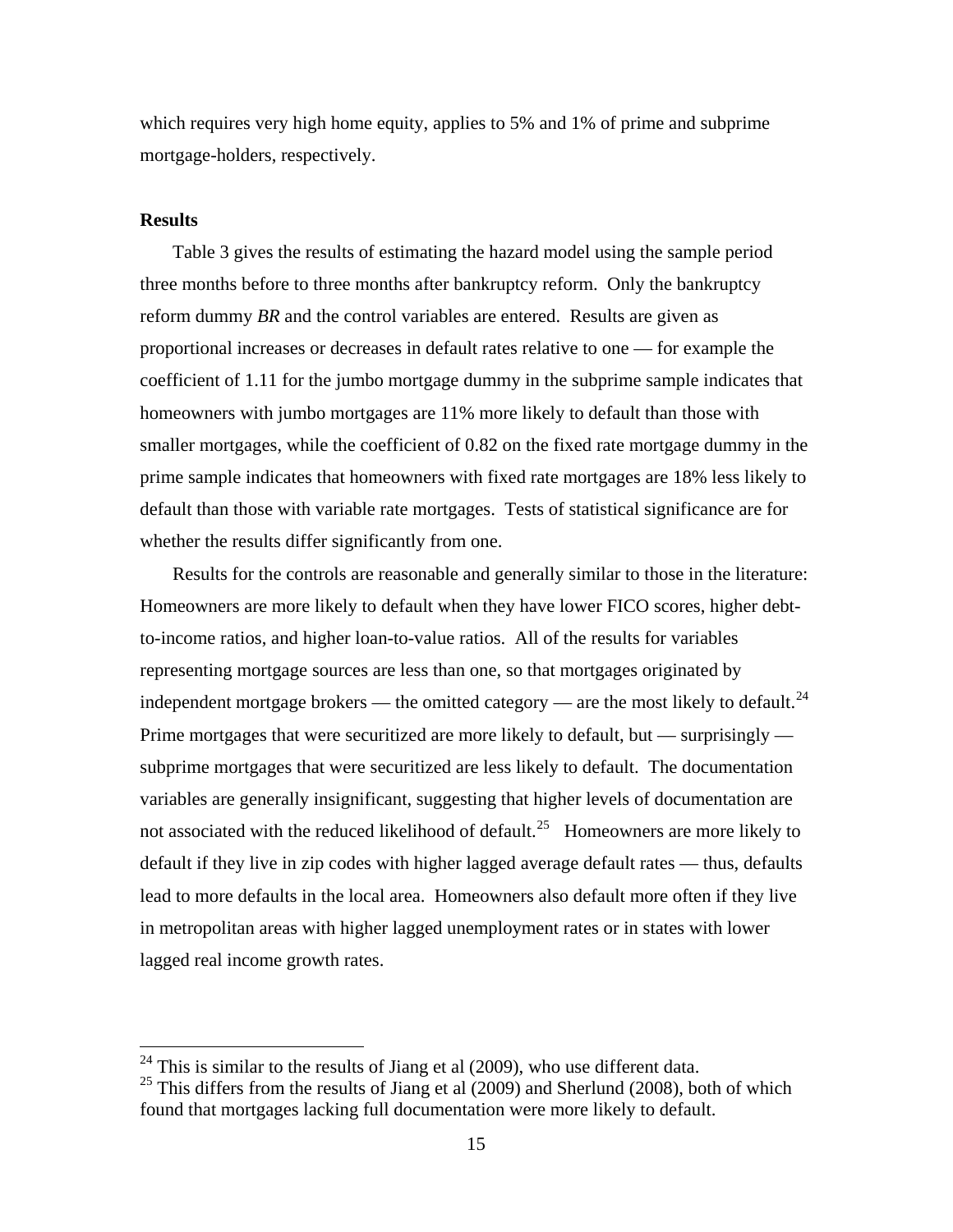Table 4 gives the results for the key variables, using the three month before to after sample. The result for the bankruptcy reform dummy *BR* in column (1) of table 4 is the same as that given in table 3. Because the interaction terms are correlated with *BR* and with each other, we show the results when they enter both individually and together. The adoption of bankruptcy reform led to a substantial increase in mortgage default rates in both samples — using the figures in column (5), the increases are 14% for prime mortgages and 16% for subprime mortgages and both are highly significant ( $p < .001$ ). The coefficients of *MT*1, *MT*2, and *HC* are either less than one or greater than one but insignificant. Since all of these variables are correlated with higher levels of income and assets, we expect them to be associated with lower default rates.

 Now turn to the difference-in-differences. Using the results in column (5) for prime mortgages, the effect on the default rate of being harmed by the income-only means test rose by 20% after bankruptcy reform; the effect on the default rate of being harmed by the income/asset means test rose by 5.5% after bankruptcy reform; and the effect on the default rate of being harmed by the homestead exemption cap rose by 36%, although only the first and last results are statistically significant. For subprime mortgage holders, the effect on the default rate of being harmed by the homestead exemption cap rose by 43% after bankruptcy reform  $(p = .002)$ ; but the income-only means test is not statistically significant, and the income/asset means test has the wrong sign and is marginally significant. The fact that the difference-in-difference results for the two means tests for subprime mortgage holders are not in line with our predictions is additional evidence that these homeowners exaggerated their incomes when applying for mortgages and, therefore, were less likely to be affected by the means tests than prime mortgage holders. The large increase in default rates after bankruptcy reform by mortgage-holders of both types who are subject to the cap on the homestead exemption suggests that homeowners often are financially stretched even when they have very high home equity.

 Table 5 shows the results when we rerun the model on the shorter sample period of two months before to after bankruptcy reform and the longer period of six months before to after bankruptcy reform. The results shown include all three interaction terms. The table also shows the results reported in table 4, column (5) for the three months before to after the sample period. In the prime sample, the results remain quite stable as we

16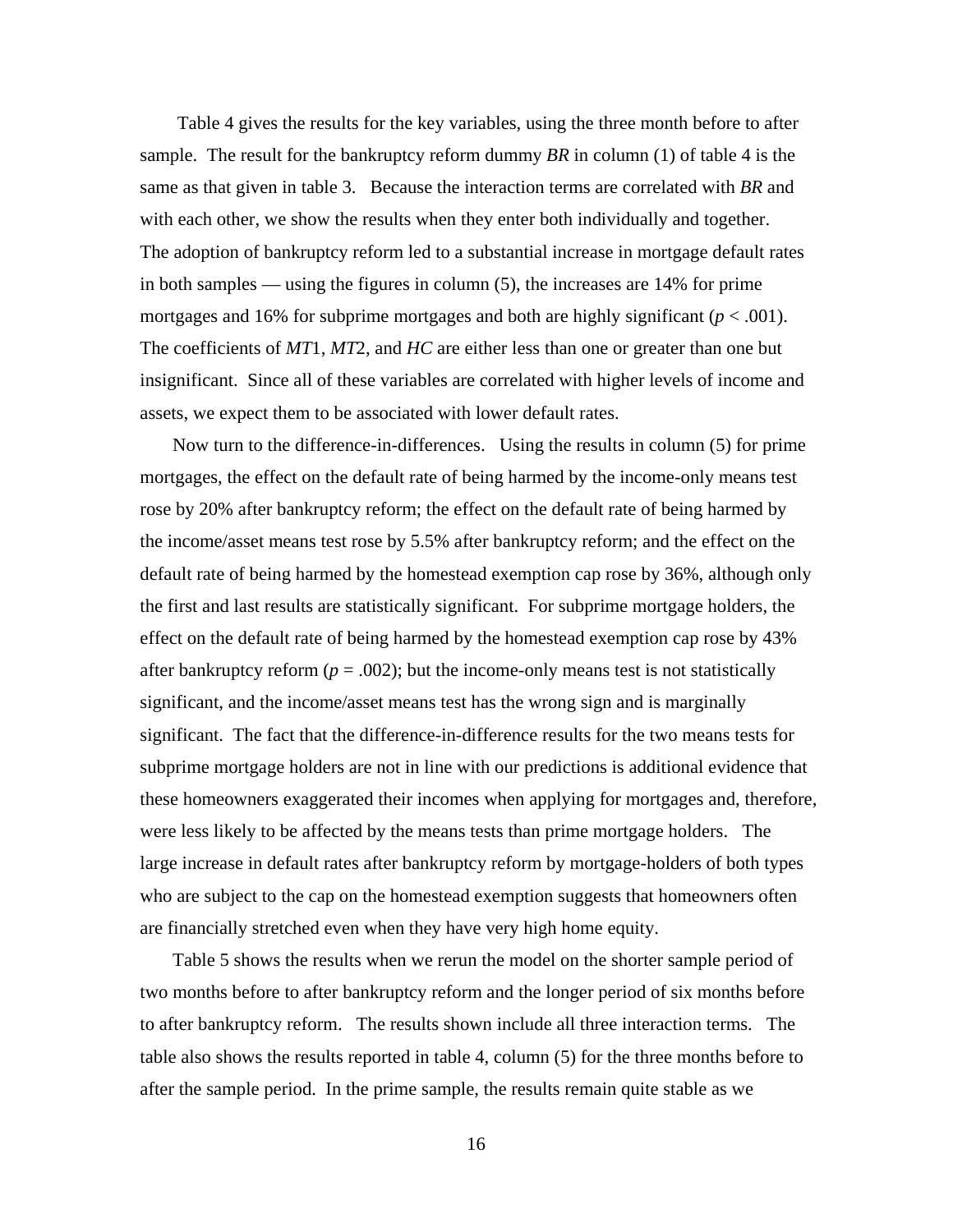shorten and lengthen the sample period. The increase in default rates after bankruptcy reform ranges from 10% to 15% over the three sample periods, while the difference-indifference results for the three tests remain similar in magnitude and generally have the same levels of significance. For the subprime samples, the results also remain similar, except that the income-only means test becomes positive and significant in the six months before to after the sample period, and the homestead exemption cap becomes smaller and insignificant in the same sample period.

As robustness checks, we ran placebo tests assuming that bankruptcy reform went into effect both earlier and later than the actual date. We assumed that hypothetical dates of bankruptcy reform were July 2005 and January 2006; and, for each of these dates, we ran our model using a sample period of two months before to two months after the hypothetical dates. The specification remains the same, but in table 6 we show only the results for the bankruptcy reform dummy and the three difference-in-differences. For the prime mortgage samples, all of the results either change from increases to decreases or else they remain increases but are insignificant. For the subprime mortgage sample, the same pattern holds, but the default rate increases by 22% when bankruptcy reform is assumed to occur in July 2005 and the result is significant. This result reflects the fact that default rates steadily increased during the months of May to September 2005 because debtors were rushing to file for bankruptcy before the reform went into effect and some also defaulted at the same time.

 Overall, the results support our hypotheses that bankruptcy reform led to a general increase in mortgage default rates because filing for bankruptcy became more costly and led to even larger increases in mortgage default rates by prime mortgage holders who were harmed by the adoption of the means tests and the homestead exemption cap and by subprime mortgage holders who were harmed by the adoption of the cap.

#### **Conclusion and Policy Implications**

Our main result is that the 2005 bankruptcy reform caused mortgage default rates to rise. Using the results for the sample period three months before to three months after bankruptcy reform, we find that the default rate of homeowners with prime and subprime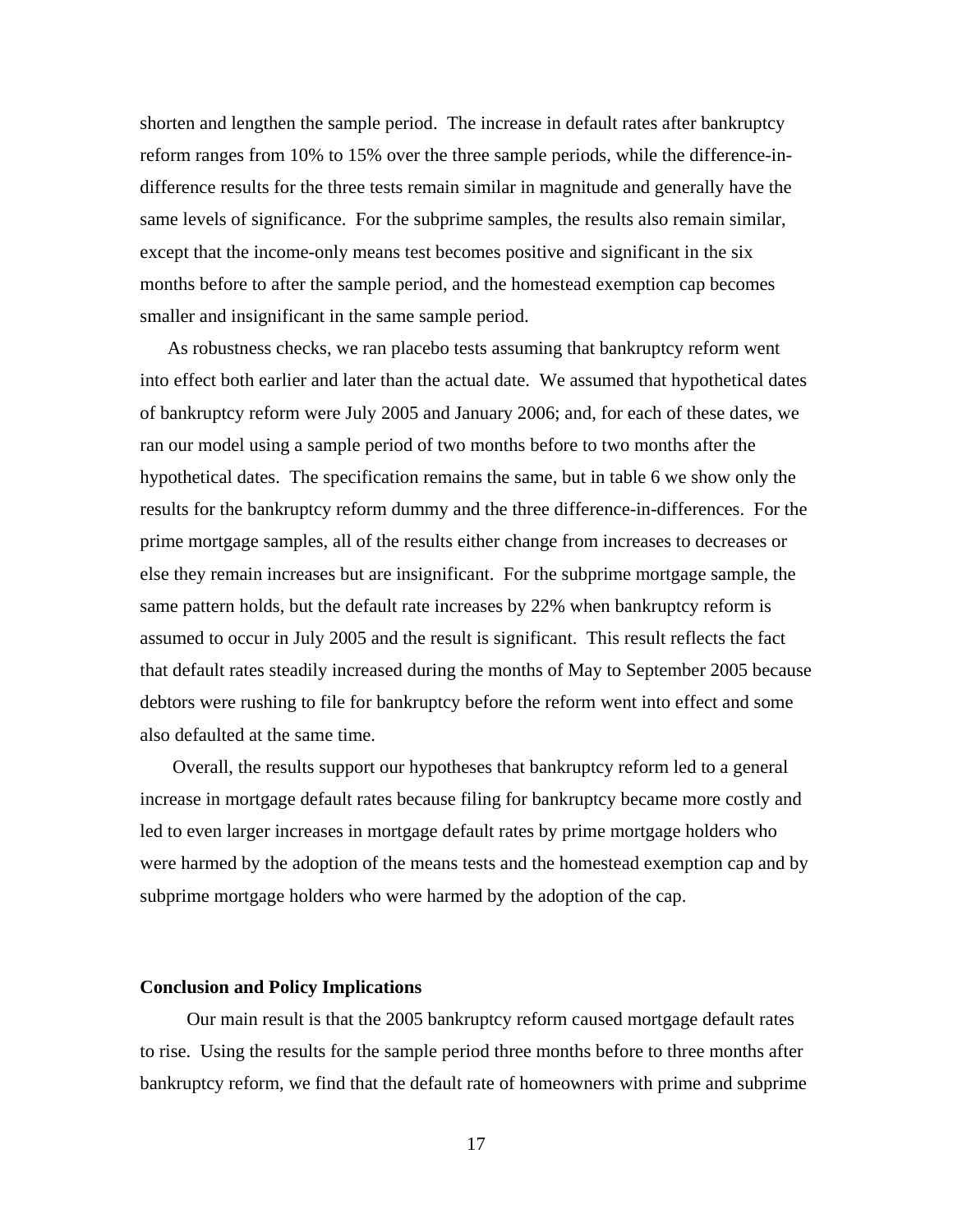mortgages rose by 14% and 16%, respectively, after bankruptcy reform. Default rates of homeowners with prime mortgages rose even more after bankruptcy reform if they were subject to the new means tests or the new cap on the homestead exemption, compared with the increases for homeowners not harmed by these provisions. But default rates of homeowners with subprime mortgages responded only to the cap on the homestead exemption, suggesting these homeowners were likely to exaggerate their incomes when applying for mortgages. The results suggest that bankruptcy reform squeezed homeowners' budgets by raising the cost of filing for bankruptcy and reducing the amount of debt discharged in bankruptcy. It, therefore, increased mortgage default by closing off a popular procedure that previously helped financially distressed homeowners save their homes.

 We can use the results to predict the number of additional mortgage defaults that occurred as a result of the 2005 bankruptcy reform. Consider first the general effect of the increase in the cost of filing for bankruptcy. There were 22 million mortgage originations during the period 2004-05, of which approximately 81% were prime and 19% were subprime.[26](#page-19-0) Default rates in our sample are approximately 2.5% and 11% per year for prime and subprime mortgages, respectively. Using the mortgages originated in 2004-05 as a base, we calculate that the adoption of bankruptcy reform increased the number of mortgage defaults per year by 159,000 (See table 7). In addition, the adoption of the two means tests and the homestead exemption cap caused defaults to rise by an additional 36,000 per year.<sup>[27](#page-19-1)</sup> Thus, even before the mortgage crisis began, the 2005 bankruptcy reform was responsible for around  $159,000 + 36,000 = 196,000$  additional mortgage defaults per year by homeowners whose mortgages originated in 2004-05. The figures would be higher if the calculations were applied to other mortgage cohorts.

 The Bush and Obama administrations have both tried a number of programs to deal with the housing crisis by encouraging mortgage lenders to renegotiate mortgages rather than foreclose when homeowners default. None of these programs have worked very well. Our results suggest that a simple change such as rolling back the cost of filing for

<span id="page-19-1"></span><span id="page-19-0"></span> $26$  See Mayer and Pence (2008). They give a range of figure, based on different definitions of subprime mortgages. We use the average of their high versus low figures.  $27$  We do not compute increases in default by subprime mortgage holders due to the means tests, since these interactions were not consistently significant. See table 7.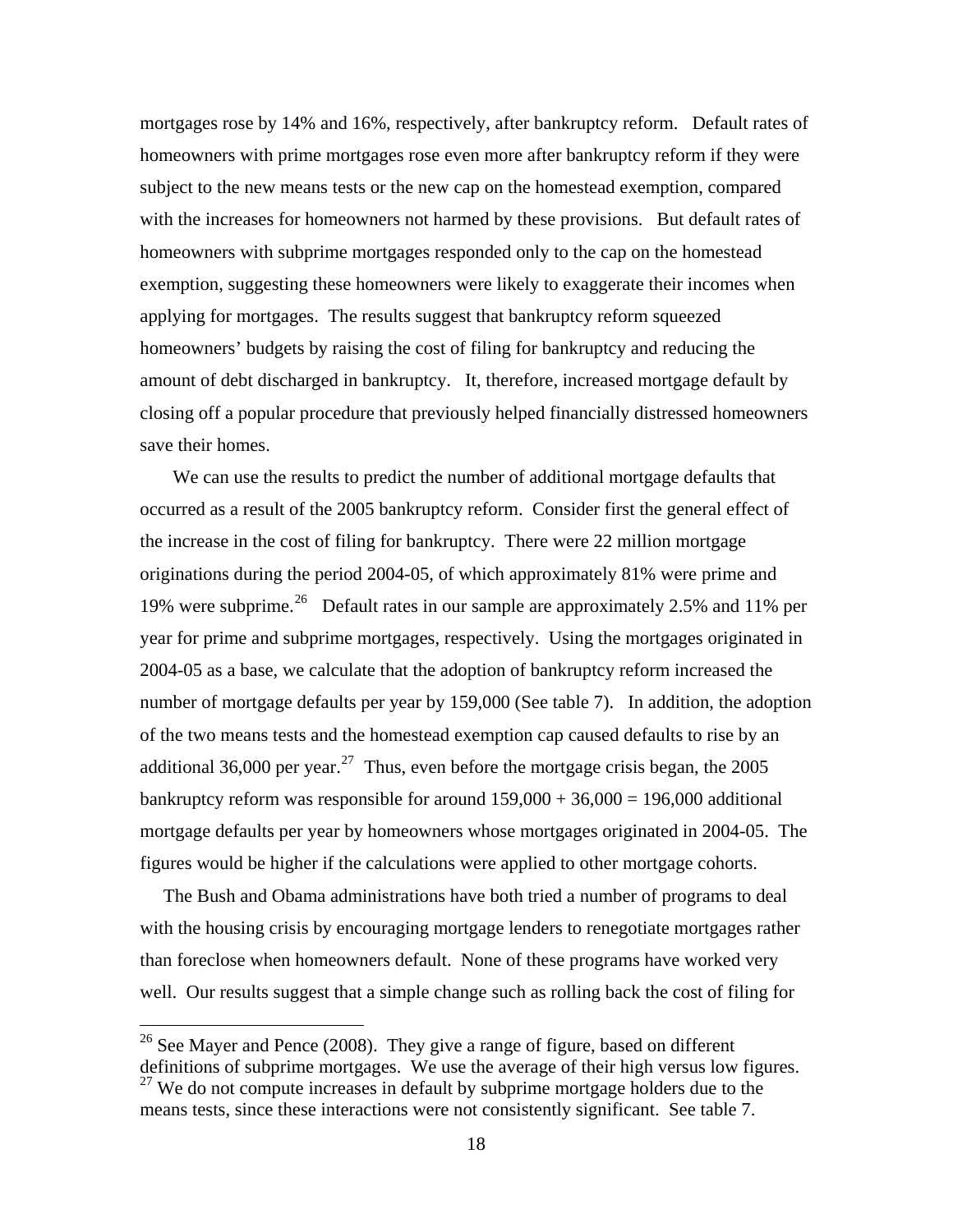bankruptcy to pre-2005 levels would help in dealing with the housing crisis by reducing the number of mortgage defaults.







19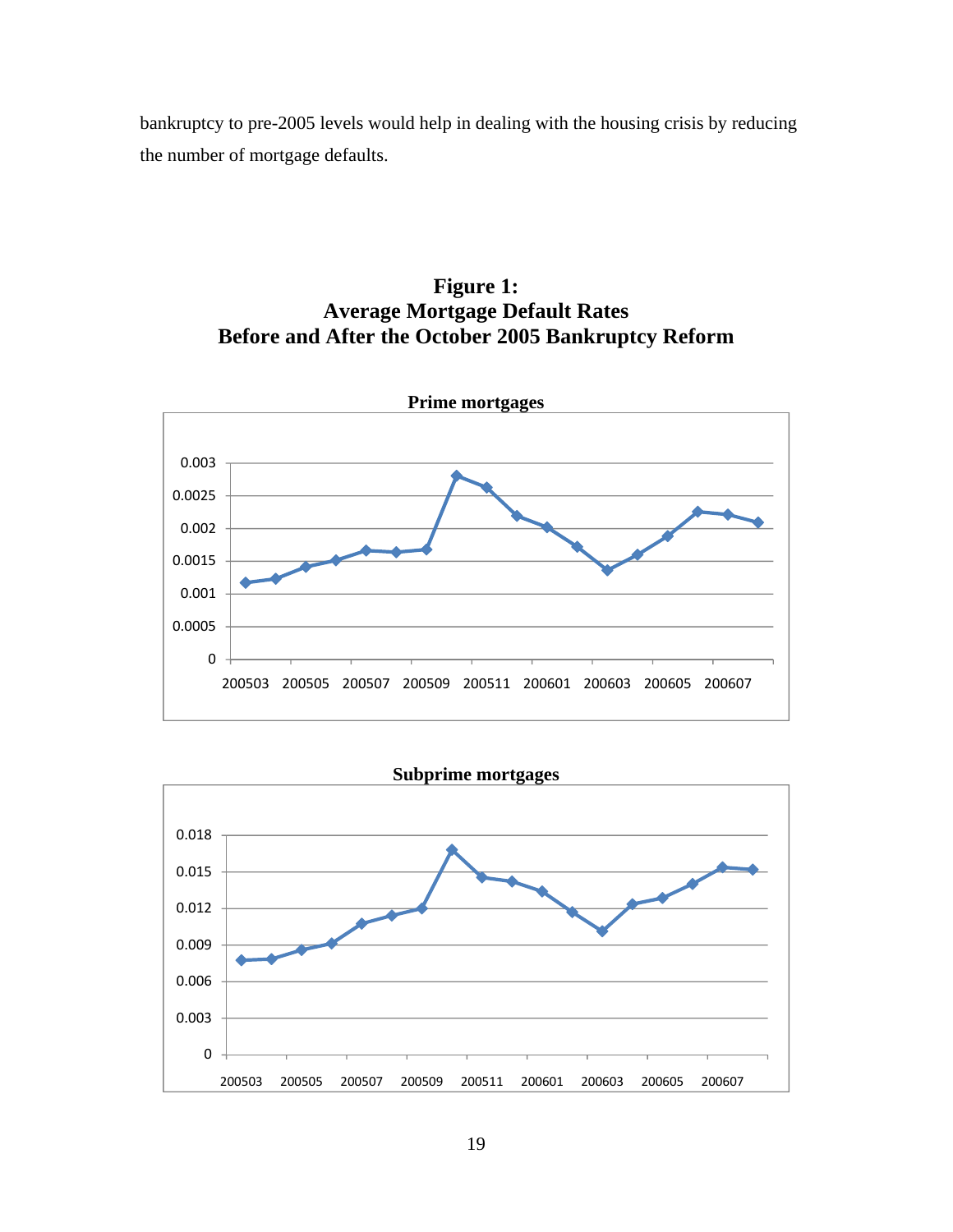# **Table 1:**

# **Effect of the 2005 Bankruptcy Reform on Homeowners' Obligation to Repay in Bankruptcy**

|                   | All home equity exempt     | Some home equity non-exempt      |
|-------------------|----------------------------|----------------------------------|
| <b>All income</b> | No change                  | Must repay more if               |
| exempt            |                            | homestead exemption cap is       |
|                   |                            | binding $(HC = 1)$ ;             |
|                   |                            | otherwise no change              |
| <b>Some</b>       | Must repay more if non-    | Must repay more if               |
| income            | exempt home equity exceeds | non-exempt income over 5 years > |
| non-exempt        | $$2,000$ per year          | non-exempt home equity           |
|                   | $(MT1 = 1);$               | $(MT2 = 1);$                     |
|                   | otherwise no change        | otherwise no change              |

Note: Prior to the 2005 bankruptcy reform, all income was exempt.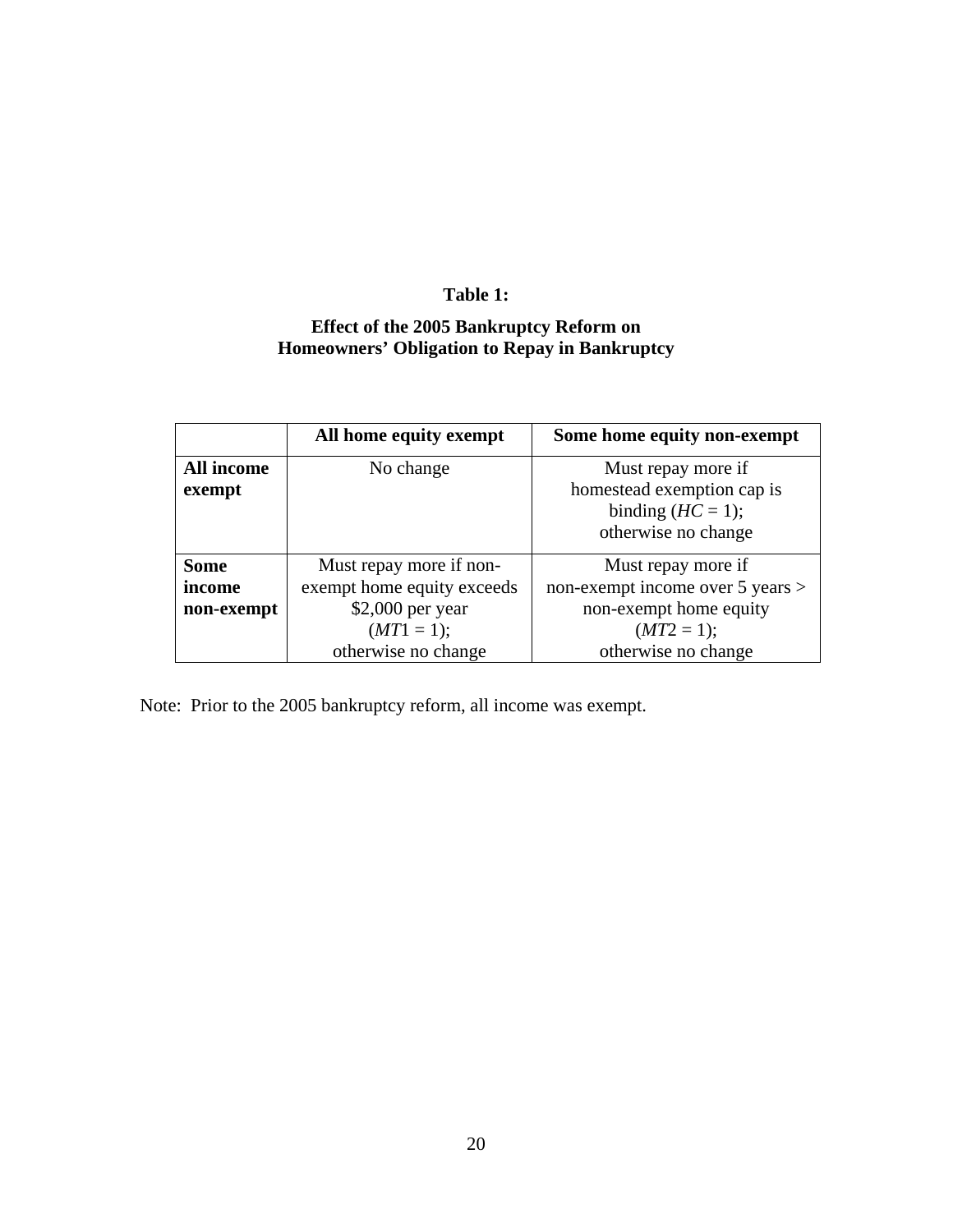| Three Months Before to Three Months After Bankruptcy Reform |                        |                   |
|-------------------------------------------------------------|------------------------|-------------------|
|                                                             | <b>Prime Mortgages</b> | <b>Subprime</b>   |
|                                                             |                        | <b>Mortgages</b>  |
| Default rate per month                                      | $0.0020$ $(.045)$      | 0.0132(.114)      |
| Income-only means test $(MT1)$                              | 0.266(.442)            | 0.435(0.496)      |
| Income/asset means test $(MT2)$                             | 0.314(0.464)           | 0.121(.326)       |
| Homestead exemption cap $(HC)$                              | 0.0472(0.212)          | 0.0136(.116)      |
| Average income*                                             | \$102,000 (91,000)     | \$72,800 (59,000) |
| If FICO score 650 to 750*                                   | 0.521(.500)            | 0.231(0.421)      |
| If FICO score 550 to $650*$                                 | 0.138(.345)            | 0.625(.484)       |
| If FICO score $350$ to $550*$                               | 0.0073(0.085)          | $0.124$ $(.330)$  |
| Debt payment-to-income ratio $> 0.5*$                       | 0.083(0.276)           | $0.044$ $(.205)$  |
| Debt payment-to-income ratio $(0.4, 0.5)^*$                 | 0.119(.324)            | 0.191(.394)       |
| Debt payment-to-income ratio missing*                       | 0.344(0.475)           | 0.526(.499)       |
| Loan-to-value ratio $> 1.0*$                                | 0.017(0.131)           | $0.00025$ (.016)  |
| Loan-to-value ratio $(0.8, 1.0)$ *                          | 0.219(0.413)           | 0.385(0.486)      |
| If full documentation*                                      | 0.368(.482)            | 0.563(0.496)      |
| If partial documentation*                                   | $0.077$ $(.266)$       | 0.023(0.149)      |
| If documentation information missing*                       | 0.159(.365)            | $0.107$ $(.309)$  |
| If single-family house*                                     | 0.747(0.434)           | 0.808(.393)       |
| If fixed rate mortgage*                                     | 0.609(0.488)           | 0.246(.431)       |
| If jumbo mortgage*                                          | $0.147$ $(.354)$       | 0.087(0.281)      |
| If vacation home*                                           | $0.040$ $(.196)$       | 0.010(0.101)      |
| If investment property*                                     | $0.051$ $(.220)$       | 0.050(.218)       |
| If occupancy type missing*                                  | 0.194(.395)            | 0.050(.219)       |
| If loan was to re-finance*                                  | 0.351(0.477)           | 0.523(0.499)      |
| If mortgage was securitized                                 | 0.242(0.429)           | 0.822(.382)       |
| If loan was originated by the lender                        | 0.515(.500)            | 0.434(0.495)      |
| If loan was acquired wholesale, but not                     |                        |                   |
| from a mortgage broker                                      | 0.194(.396)            | 0.172(.377)       |
| If loan was acquired from a correspondent                   |                        |                   |
| lender                                                      | 0.221(0.415)           | 0.102(.303)       |
| Homeowner's gain from refinancing                           | 1.07(0.239)            | 0.839(0.145)      |
| Lagged cumulative delinquency rate (zip                     |                        |                   |
| code)                                                       | 0.091(.321)            | 0.341(0.726)      |
| Lagged unemployment rate (MSA)                              | 0.046(0.013)           | 0.047(0.013)      |
| Lagged real income growth rate (state)                      | 0.0019(0.024)          | $0.0020$ $(.033)$ |

## **Table 2: Summary Statistics**

**Three Months Before to Three Months After Bankruptcy Reform** 

 Notes: Standard errors are in parentheses. The sample period is July 2005 through January 2006. Variables marked with asterisks are observed only at origination, while other variables are updated each month.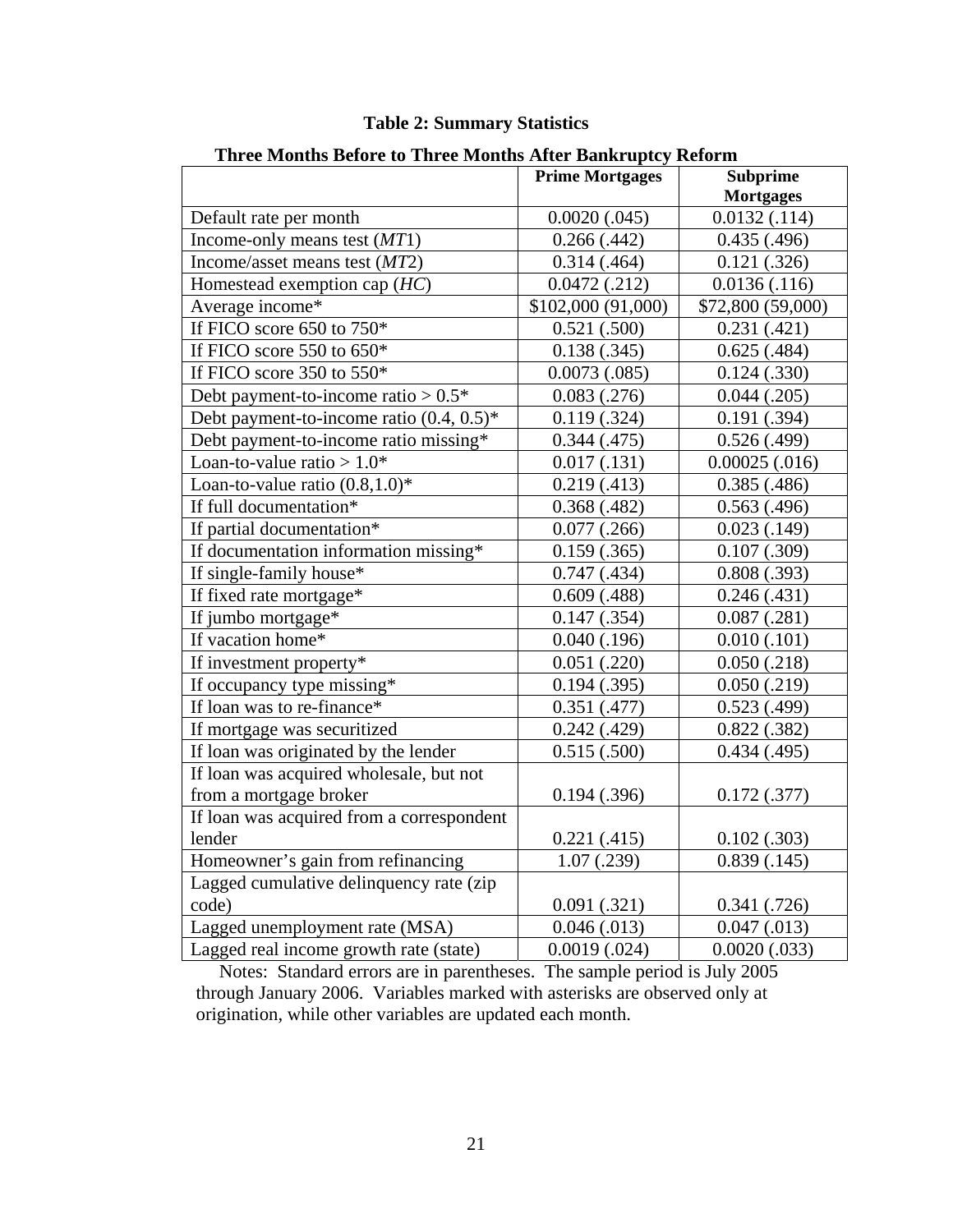### **Table 3:**

|                                                      | <b>Prime Mortgages</b> | <b>Subprime</b>      |
|------------------------------------------------------|------------------------|----------------------|
|                                                      |                        | <b>Mortgages</b>     |
| Bankruptcy reform dummy (BR)                         | $1.14 (0.039)$ ***     | $1.17(0.019)$ ***    |
| If FICO score 650 to 750                             | $3.29(.215)$ ***       | $1.85(.209)$ ***     |
| If FICO score 550 to 650                             | $10.9$ $(.742)$ ***    | $4.05$ (.451) ***    |
| If FICO score 350 to 550                             | $28.7(2.52)$ ***       | $6.63$ $(.749)$ ***  |
| If FICO score is missing                             | 1.07(0.053)            | $0.844$ (.019)***    |
| Debt payment-to-income ratio $> 0.5$                 | 1.07(.069)             | $1.10(.040)$ **      |
| Debt payment-to-income ratio $(0.4 \text{ to } 0.5)$ | $1.21(.057)$ ***       | $1.17 \,(.025)$ ***  |
| Loan-to-value ratio $> 1.0$                          | $1.51(.128)$ ***       | $4.43(.618)$ ***     |
| Loan-to-value ratio $(0.8 \text{ to } 1.0)$          | $1.85(.069)$ ***       | $0.956(0.015)$ ***   |
| If full documentation                                | 0.917(0.058)           | 1.07(0.066)          |
| If partial documentation                             | $1.14(.085)*$          | $1.31(.097)$ ***     |
| If documentation information missing                 | $0.864$ $(.069)*$      | 1.12(0.077)          |
| If single-family house                               | 1.04(0.040)            | $1.14$ $(.022)***$   |
| If fixed rate mortgage                               | $0.815(0.031)$ ***     | $0.710(.014)$ ***    |
| If jumbo mortgage                                    | 0.987(0.066)           | $1.11(.034)$ ***     |
| If vacation home                                     | 1.12(0.080)            | 1.02(.067)           |
| If investment property                               | 0.944(0.064)           | 0.964(0.031)         |
| If occupancy type missing                            | $1.24 \,(.054)$ ***    | $1.12(0.059)**$      |
| If loan was to re-finance                            | $0.926(0.035)$ **      | $0.837(0.012)$ ***   |
| If mortgage was securitized                          | $1.17 \,(.053)$ ***    | $0.824$ (.020)***    |
| If loan was originated by the lender                 | $0.691(.041)$ ***      | $0.685$ $(.016)$ *** |
| If loan was acquired wholesale, but not from         |                        |                      |
| a mortgage broker                                    | $0.877$ $(.055)**$     | $0.802$ $(.022)***$  |
| If loan was acquired from a correspondent            |                        |                      |
| lender                                               | $0.836(0.051)$ ***     | $0.702$ $(.022)***$  |
| Homeowner's gain from refinancing                    | $0.371$ $(.089)$ ***   | $0.171(0.012)$ ***   |
| Lagged average mortgage default rate (zip            |                        |                      |
| code)                                                | $1.08(.028)$ ***       | $1.09$ $(.007)$ ***  |
| Lagged unemployment rate (MSA)                       | $0.987$ $(.013)$       | $1.04$ $(.006)$ ***  |
| Lagged real income growth rate (state)               | $0.0003$ $(.000)$ ***  | $0.005$ $(.002)$ *** |
| State dummies?                                       | $\mathbf Y$            | $\mathbf Y$          |

### **Cox Proportional Hazard Models Explaining Mortgage Default Three Months Before to Three Months After Bankruptcy Reform**

 Notes: \*\*\*, \*\*, and \* indicate whether the coefficient is significantly different from one at the 1%, 5%, and 10% levels, respectively. Standard errors are in parentheses. The sample period is July 2005 through January 2006. Following the terms of our agreement with LPS Applied Analytics, results for the demographic variables are not reported.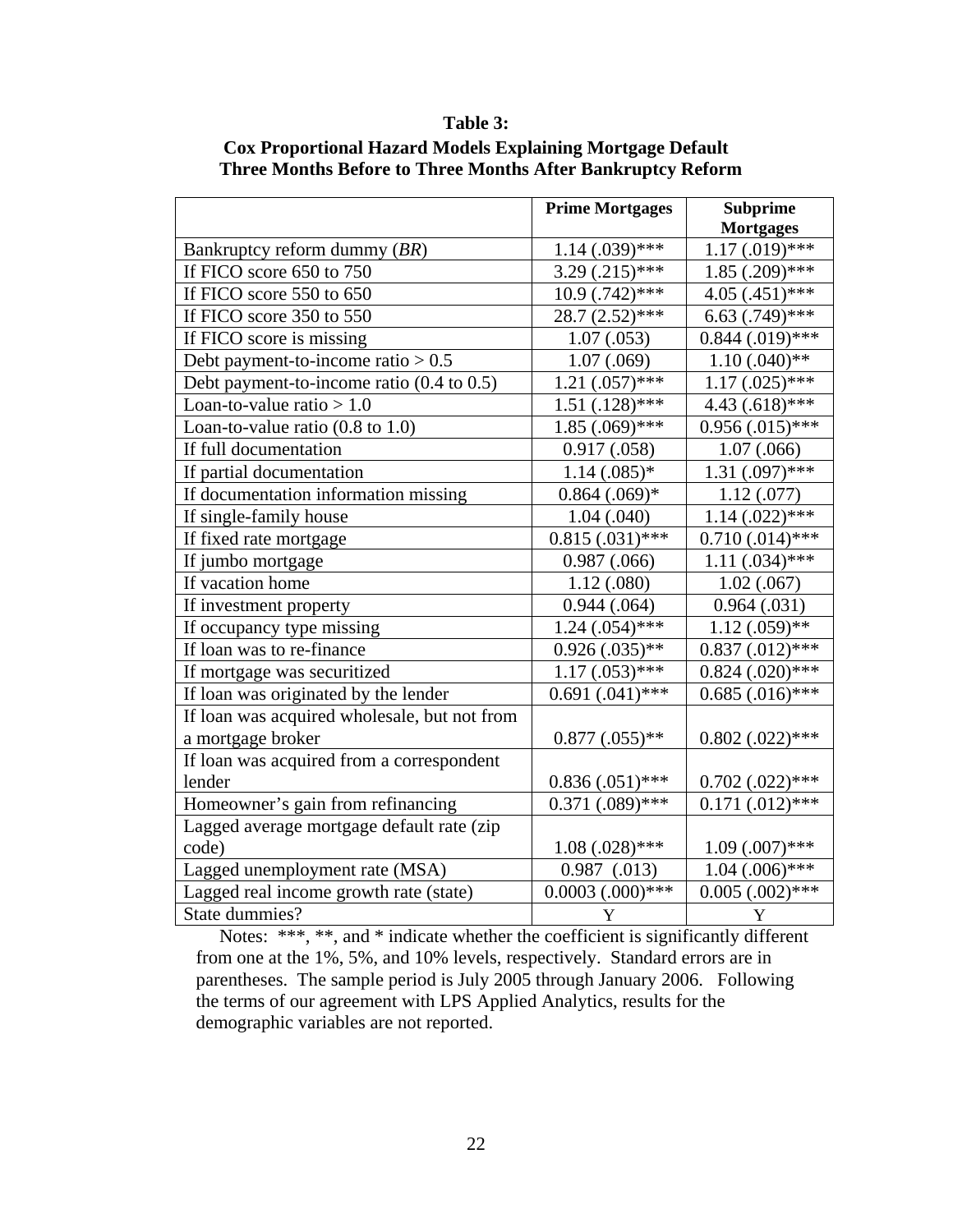### **Table 4:**

# **Results of Cox Proportional Hazard Models Explaining Mortgage Default Three Months Before to Three Months After Bankruptcy Reform**

|                            |           | - 5-5-    |            |           |            |
|----------------------------|-----------|-----------|------------|-----------|------------|
|                            | (1)       | $\bf(2)$  | (3)        | (4)       | (5)        |
| Bankruptcy reform (BR)     | $1.14***$ | $1.14***$ | $1.14***$  | $1.14***$ | $1.14***$  |
|                            | (.039)    | (.039)    | (.039)     | (.039)    | (.039)     |
| Income-only means test     |           | 0.941     |            |           | $0.871***$ |
| (MT1)                      |           | (.032)    |            |           | (.033)     |
| Income/asset means test    |           |           | $0.848***$ |           | $0.804***$ |
| (MT2)                      |           |           | (.032)     |           | (.033)     |
| Homestead exemption cap    |           |           |            | 1.05      | 1.07       |
| (HC)                       |           |           |            | (.098)    | (.102)     |
| Bankruptcy reform*income-  |           | $1.22***$ |            |           | $1.20***$  |
| only means test $(BR^*MT)$ |           | (.062)    |            |           | (.061)     |
| Bankruptcy reform          |           |           | 0.983      |           | $1.055*$   |
| *income/asset means test   |           |           | (.068)     |           | (.060)     |
| $(BR^*MT2)$                |           |           |            |           |            |
| Bankruptcy reform          |           |           |            | $1.45***$ | $1.36*$    |
| *homestead exemption cap   |           |           |            | (.191)    | (.198)     |
| $(BR*HC)$                  |           |           |            |           |            |

**Prime Mortgages** 

#### **Subprime Mortgages**

|                             | $\bf(1)$  | ರ್ೌ<br>(2) | (3)       | $\bf(4)$  | $\mathfrak{b}$ |
|-----------------------------|-----------|------------|-----------|-----------|----------------|
| Bankruptcy reform (BR)      | $1.17***$ | $1.17***$  | $1.17***$ | $1.17***$ | $1.16***$      |
|                             | (.019)    | (.019)     | (.019)    | (.019)    | (.019)         |
| Income-only means test      |           | $0.918***$ |           |           | $0.916***$     |
| (MT1)                       |           | (.015)     |           |           | (.015)         |
| Income/asset means test     |           |            | 1.03      |           | 0.993          |
| (MT2)                       |           |            | (.026)    |           | (.027)         |
| Homestead exemption cap     |           |            |           | 0.933     | 0.952          |
| (HC)                        |           |            |           | (.070)    | (.071)         |
| Bankruptcy reform*income-   |           | 1.02       |           |           | 1.01           |
| only means test $(BR^*MT1)$ |           | (.026)     |           |           | (.027)         |
| Bankruptcy reform*          |           |            | 0.909     |           | $0.918*$       |
| income/asset means test     |           |            | (.047)    |           | (.048)         |
| $(BR^*MT2)$                 |           |            |           |           |                |
| Bankruptcy reform*          |           |            |           | $1.42***$ | $1.43***$      |
| homestead exemption cap     |           |            |           | (.136)    | (.140)         |
| $(BR*HC)$                   |           |            |           |           |                |

Notes: \*\*\*, \*\*, and \* indicate whether the coefficient is significantly different from one at the 1%, 5%, and 10% levels, respectively. Standard errors are in parentheses. The sample period is from July 2005 through January 2006. All equations include the control variables shown in table 3, plus state dummies.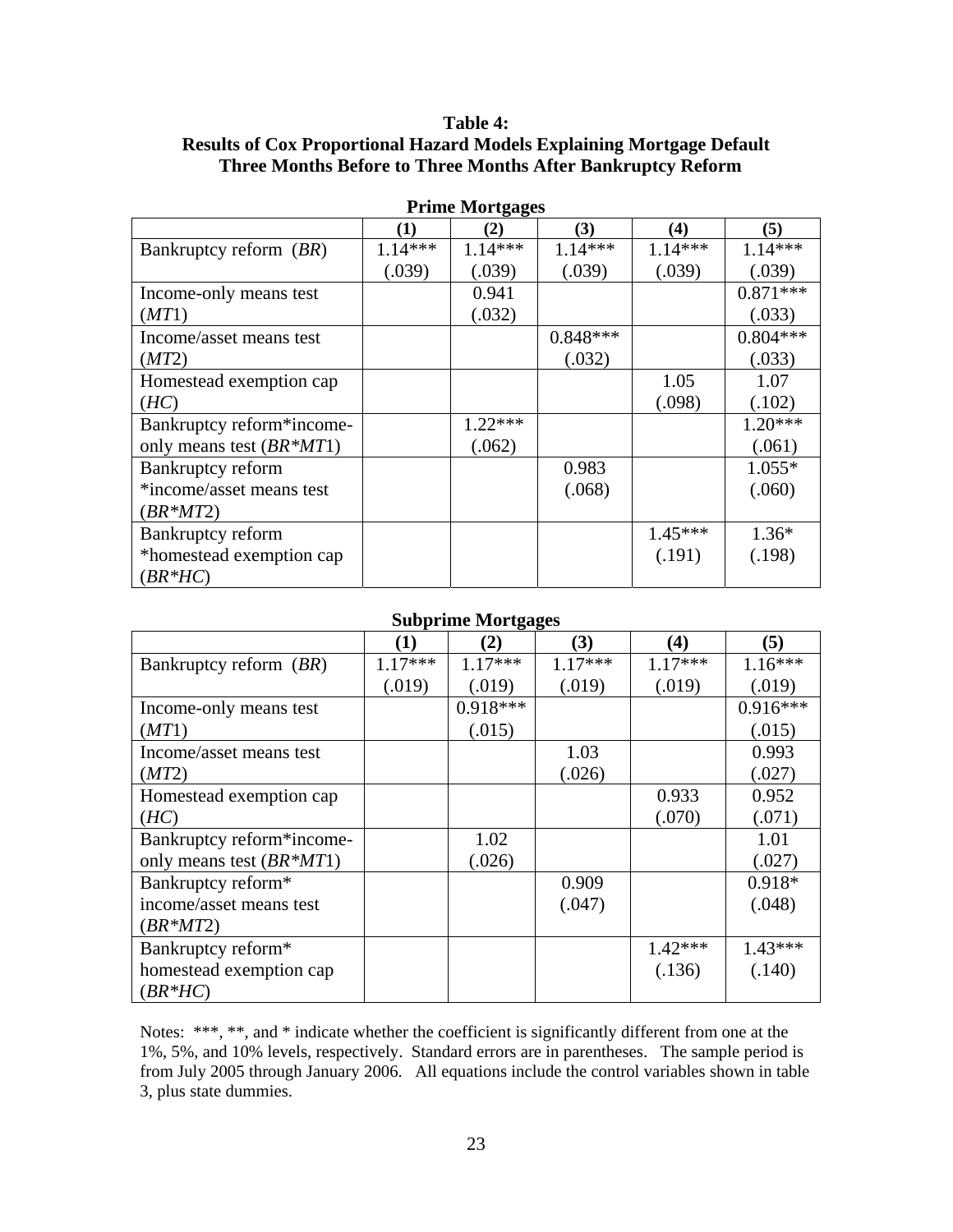| <b>Prime Mortgages</b>          |             |             |               |  |  |  |  |
|---------------------------------|-------------|-------------|---------------|--|--|--|--|
|                                 | $+2$ months | $+3$ months | $+$ -6 months |  |  |  |  |
| Bankruptcy reform (BR)          | $1.10***$   | $1.14***$   | $1.11***$     |  |  |  |  |
|                                 | (.019)      | (.039)      | (.031)        |  |  |  |  |
| Income-only means test $(MT1)$  | 0.911       | $0.871***$  | $0.877***$    |  |  |  |  |
|                                 | (.039)      | (.033)      | (.026)        |  |  |  |  |
| Income/asset means test $(MT2)$ | $0.818***$  | $0.804***$  | $0.822***$    |  |  |  |  |
|                                 | (.038)      | (.033)      | (.027)        |  |  |  |  |
| Homestead exemption cap $(HC)$  | 1.10        | 1.07        | 0.985         |  |  |  |  |
|                                 | (.121)      | (.102)      | (.078)        |  |  |  |  |
| Bankruptcy reform*income-only   | $1.29***$   | $1.20***$   | $1.13***$     |  |  |  |  |
| means test $(BR^*MT)$           | (.076)      | (.061)      | (.049)        |  |  |  |  |
| Bankruptcy reform* income/asset | 1.05        | 1.05        | $1.14***$     |  |  |  |  |
| means test $(BR^*MT2)$          | (.071)      | (.060)      | (.050)        |  |  |  |  |
| Bankruptcy reform * homestead   | $1.50**$    | $1.36*$     | 1.17          |  |  |  |  |
| exemption cap $(BR^*HC)$        | (.237)      | (.198)      | (.153)        |  |  |  |  |
|                                 |             |             |               |  |  |  |  |

**Table 5: Results of Cox Proportional Hazard Models Explaining Mortgage Default Using Varying Sample Periods** 

### **Subprime Mortgages**

|                                 | $+2$ months | $+$ 3 months | $+$ - 6 months |
|---------------------------------|-------------|--------------|----------------|
| Bankruptcy reform (BR)          | $1.09***$   | $1.16***$    | $1.14***$      |
|                                 | (.019)      | (.019)       | (.016)         |
| Income-only means test $(MT1)$  | $0.927***$  | $0.916***$   | $0.918***$     |
|                                 | (.018)      | (.015)       | (.012)         |
| Income/asset means test $(MT2)$ | 1.00        | 0.993        | $1.06**$       |
|                                 | (.030)      | (.027)       | (.023)         |
| Homestead exemption cap $(HC)$  | 0.947       | 0.952        | 0.90           |
|                                 | (.082)      | (.071)       | (.061)         |
| Bankruptcy reform*income-only   | 1.02        | 1.01         | $1.06***$      |
| means test $(BR^*MT)$           | (.032)      | (.027)       | (.021)         |
| Bankruptcy reform* income/asset | $0.85***$   | $0.92**$     | 0.945          |
| means test $(BR^*MT2)$          | (.054)      | (.048)       | (.043)         |
| Bankruptcy reform*homestead     | $1.68***$   | $1.43***$    | 1.17           |
| exemption cap $(BR^*HC)$        | (.168)      | (.140)       | (.120)         |
|                                 |             |              |                |

Notes: \*\*\*, \*\*, and \* indicate whether the coefficient is significantly different from one at the 1%, 5%, and 10% levels, respectively. Standard errors are in parentheses. All equations include the control variables shown in table 3. "+-2 months" indicates the sample period two months before to two months after bankruptcy reform. Other sample periods are analogously defined.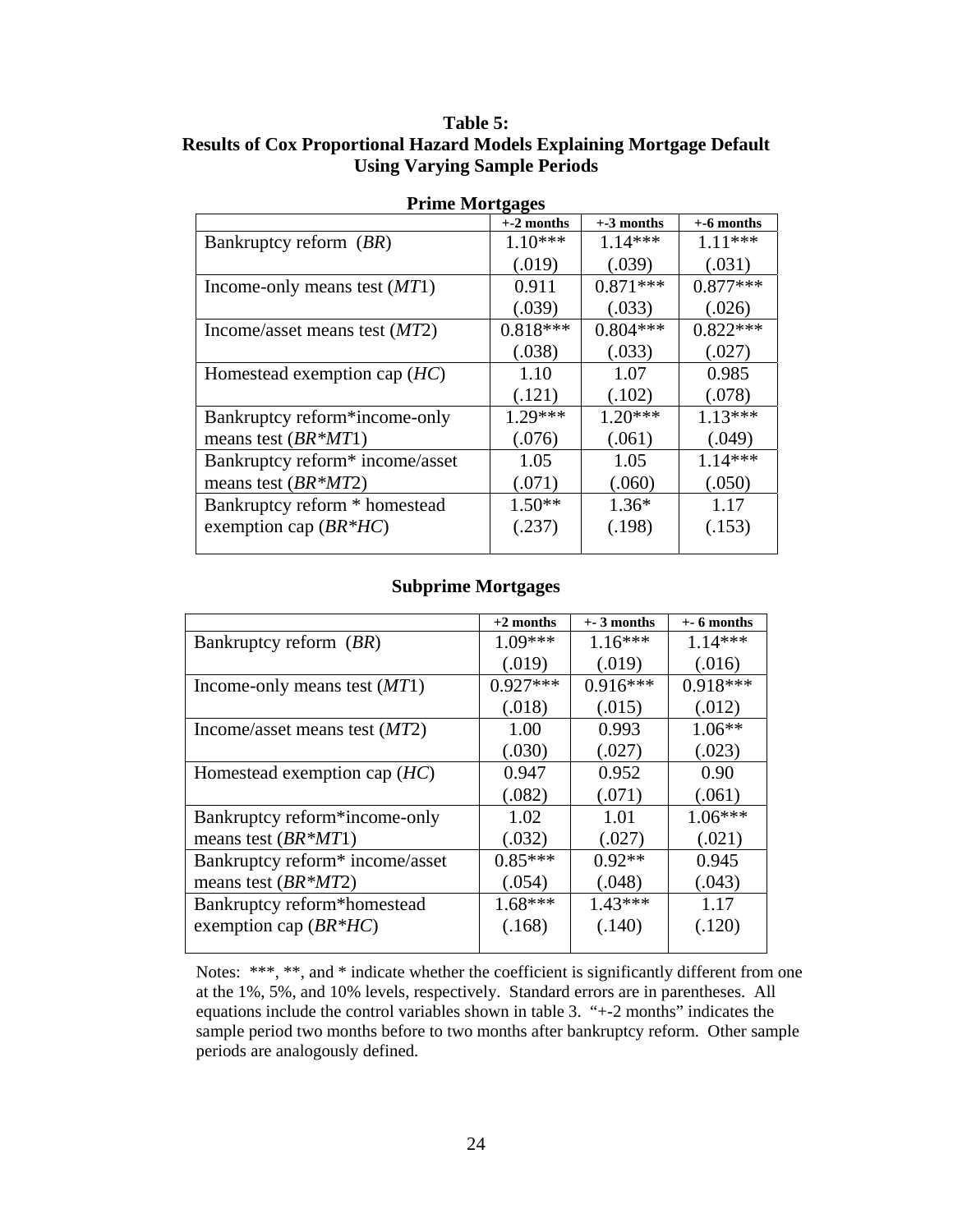| Table 6:                                                                       |
|--------------------------------------------------------------------------------|
| <b>Results of Placebo Tests Using Hypothetical Dates for Bankruptcy Reform</b> |

| Prime Mortgages            |          |            |  |  |  |
|----------------------------|----------|------------|--|--|--|
|                            | $+ -2$   | $+ -2$     |  |  |  |
|                            | months   | months     |  |  |  |
|                            | July 05  | Jan 06     |  |  |  |
| Bankruptcy reform (BR)     | 1.09     | $0.658***$ |  |  |  |
|                            | (.056)   | (.024)     |  |  |  |
| Bankruptcy reform*income-  | $0.793*$ | $0.620***$ |  |  |  |
| only means test $(BR^*MT)$ | (.089)   | (.081)     |  |  |  |
| Bankruptcy reform*         | 1.07     | 1.05       |  |  |  |
| income/asset means test    | (.085)   | (.079)     |  |  |  |
| $(BR^*MT2)$                |          |            |  |  |  |
| Bankruptcy reform*         | 1.43     | 0.733      |  |  |  |
| homestead exemption cap    | (.301)   | (.203)     |  |  |  |
| $(BR*HC)$                  |          |            |  |  |  |

**Prime Mortgages** 

### **Subprime Mortgages**

| $\sigma$ unprime 19101 (505 kg |           |            |
|--------------------------------|-----------|------------|
|                                | $+ -2$    | $+ -2$     |
|                                | months    | months     |
|                                | July 05   | Jan 06     |
| Bankruptcy reform (BR)         | $1.22***$ | $0.933***$ |
|                                | (.041)    | (.039)     |
| Bankruptcy reform*income-      | 1.00      | $1.09**$   |
| only means test $(BR^*MT)$     | (.038)    | (.031)     |
| Bankruptcy reform*             | 0.956     | 0.918      |
| income/asset means test        | (.114)    | (.070)     |
| $(BR^*MT2)$                    |           |            |
| Bankruptcy reform              | 0.916     | $0.436***$ |
| *homestead exemption cap       | (.571)    | (.161)     |
| $(BR*HC)$                      |           |            |
|                                |           |            |

Notes: \*\*\*, \*\*, and \* indicate whether coefficients are significantly different from one at the 0.1%, 1%, and 5% levels, respectively. Standard errors are in parentheses. All equations include the control variables shown in the table 3, plus *MT*1, *MT*2, and *HC*. "+-2 months July 05" indicates that the hypothetical date of bankruptcy reform is July 2005 and the sample period is May - September 2005.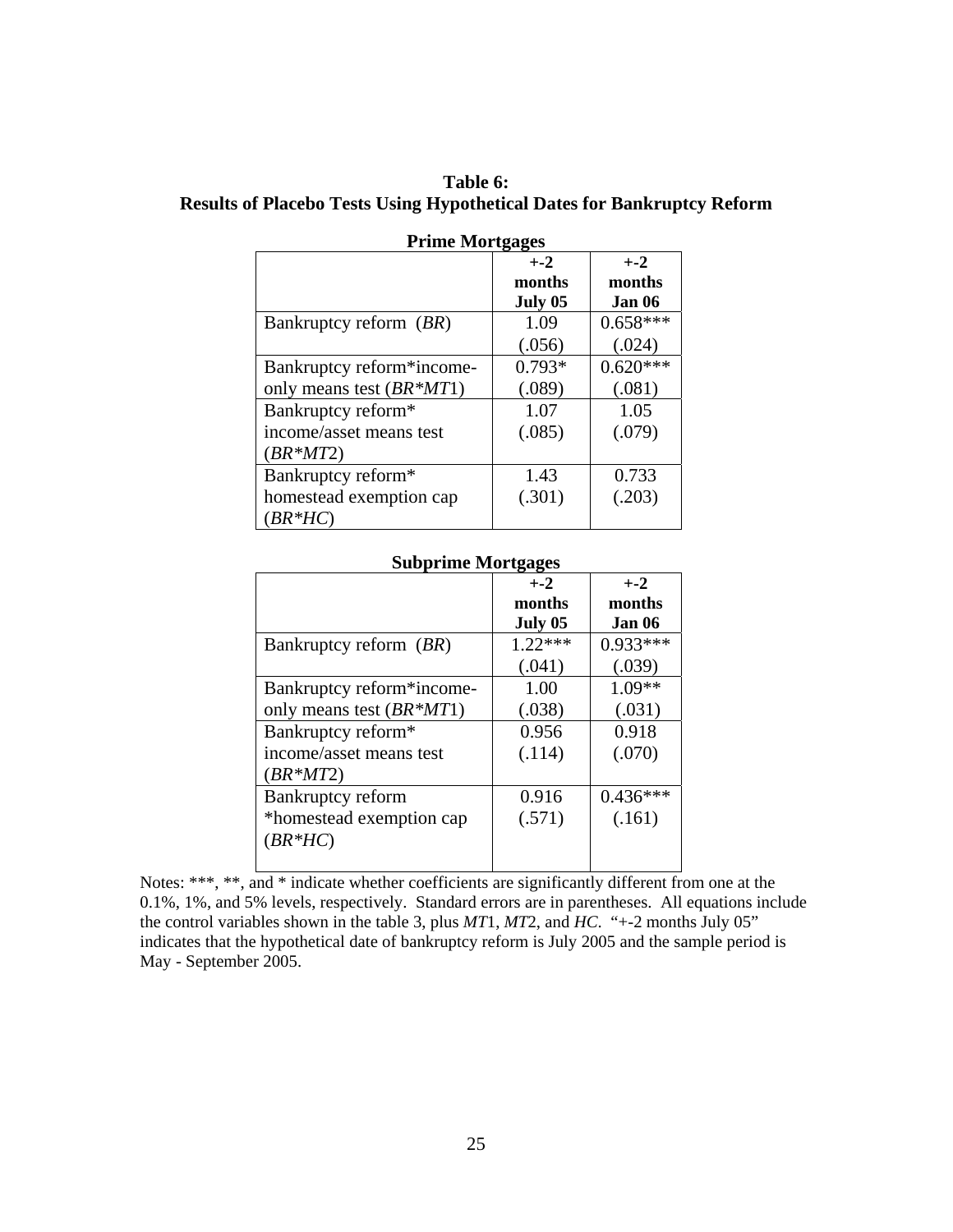### **Table 7: Number of Additional Mortgage Defaults Resulting from the 2005 Bankruptcy Reform**

|                                      | Bankruptcy | Income-           | Income/           | Homestead  |
|--------------------------------------|------------|-------------------|-------------------|------------|
|                                      | Reform     | only              | Asset             | Exemption  |
|                                      |            | <b>Means Test</b> | <b>Means Test</b> | Cap        |
| Total mortgages originated 2004-05   | 22,000,000 | 22,000,000        | 22,000,000        | 22,000,000 |
|                                      |            |                   |                   |            |
| <b>Prime mortgages:</b>              |            |                   |                   |            |
| Proportion of all mortgages          | .81        | .81               | .81               | .81        |
| originated in 2004-05                |            |                   |                   |            |
| Proportion affected by the change    | 1.00       | .266              | .314              | .047       |
| Default rate/year                    | .0249      | .0214             | .0148             | .0256      |
| Increase in default rate after       | .145       | .20               | .055              | .36        |
| bankruptcy reform                    |            |                   |                   |            |
|                                      |            |                   |                   |            |
| <b>Subprime mortgages:</b>           |            |                   |                   |            |
| Proportion of all mortgages          | .19        |                   |                   | .19        |
| originated in 2004-05                |            |                   |                   |            |
| Proportion affected by the change    | 1.00       |                   |                   | .014       |
| Default rate/year                    | .145       |                   |                   | .153       |
| Increase in default rate after       | .16        |                   |                   | .43        |
| bankruptcy reform                    |            |                   |                   |            |
|                                      |            |                   |                   |            |
| <b>Number of additional mortgage</b> | 159,000    | 20,000            | 4,500             | 11,500     |
| defaults/year                        |            |                   |                   |            |

Note: The figure in the bottom row, left column, equals 22,000,000(.81\*1.0\*.0249\*.145 + .19\*1.0\*.145\*.16). The other figures are calculated in the same way. We do not calculate increases in the number of mortgage defaults by subprime mortgage holders subject to the two means tests, since these results were not consistently significant. Mortgage default rates per month are converted to default rates per year using the conversion factor  $\sum_{t=0}^{11} (1-m)^t$ , where *m* is the monthly default rate.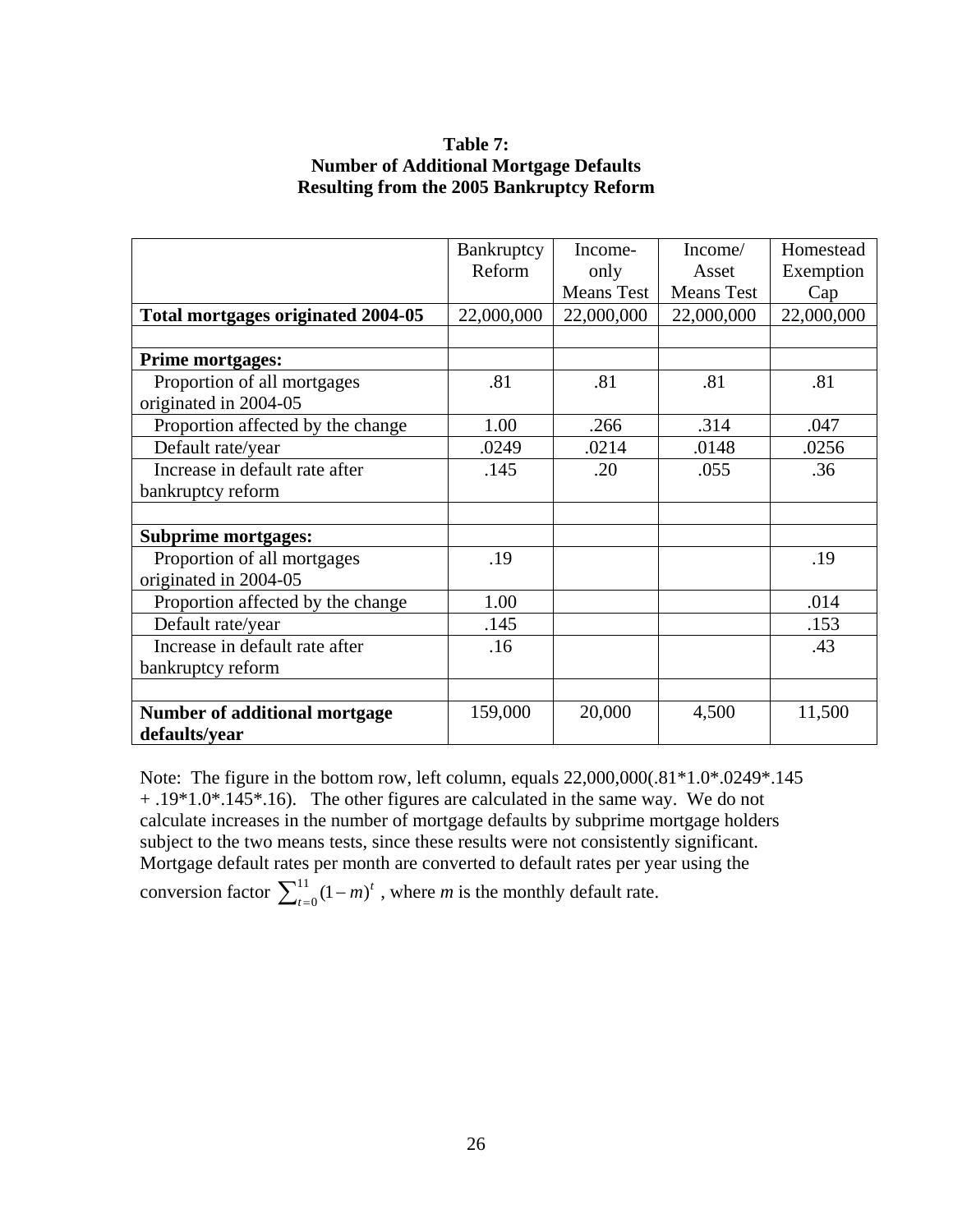### **References**

Ai, C. R. and Norton, E. C. (2003), Interaction terms in logit and probit models, *Economics Letters*, 80(1), pp. 123–129.

Bernstein, David (2008), "Bankruptcy Reform and Foreclosure," papers.ssrn.com/so13/papers.cfm?abstract\_id=1154635.

Berkowitz, Jeremy, and Richard Hynes, "Bankruptcy Exemptions and the Market for Mortgage Loans," *J. of Law & Economics*, 42, 809-830 (1999).

Chen, Jie, "Evidence from the Swedish 1997 Reform: The Effects of Housing Allowance Benefit Levels on Recipient Duration," *Urban Studies* 45: p. 347 (2008).

Carroll, Sarah, and Wenli Li, "The Homeownership Experience of Households in Bankruptcy," Federal Reserve Bank of Philadelphia Working Paper 08-14, 2008.

Demyanyk, Yulia, and Otto van Hemert, "Understanding the Subprime Mortgage Crisis," [ssrn.com/abstract=1020396](http://www.ssrn.com/abstract=1020396) (2008).

Eggum, John, Katherine Porter, and Tara Twomey, "Saving Homes in Bankruptcy: Housing Affordability and Loan Modification," *Utah Law Review*, vol. 2008:3, pp. 1123- 1168.

Elias, Stephen, *The New Bankruptcy: Will It Work for You?* Nolo Press, 2006.

Elias, Stephen, *The Foreclosure Survival Guide.* Nolo Press, 2008.

Elul, Ronel, Nicholas S. Souleles, Souphala Chomsisengphet, Dennis Glennon, and Robert Hunt. "What Triggers Mortgage Default?" Federal Reserve Bank of Philadelphia Working Paper 10-13, 2010.

Elul, Ronel, "Securitization and Mortgage Default: Reputation versus Adverse Selection." Federal Reserve Bank Working Paper 09-21, 2009.

Gerardi, Kristopher, Adam Hale Shapiro, and Paul S. Willen (2007), "Subprime outcomes: Risky mortgages, Homeownership Experiences and Foreclosures," Federal Reserve Bank of Boston Working Paper 0715.

Government Accountability Office, "Bankruptcy Reform: Dollar Costs Associated with the Bankruptcy Abuse Prevention and Consumer Protection Act of 2005," U.S. GAO-08- 697 (June 2008).